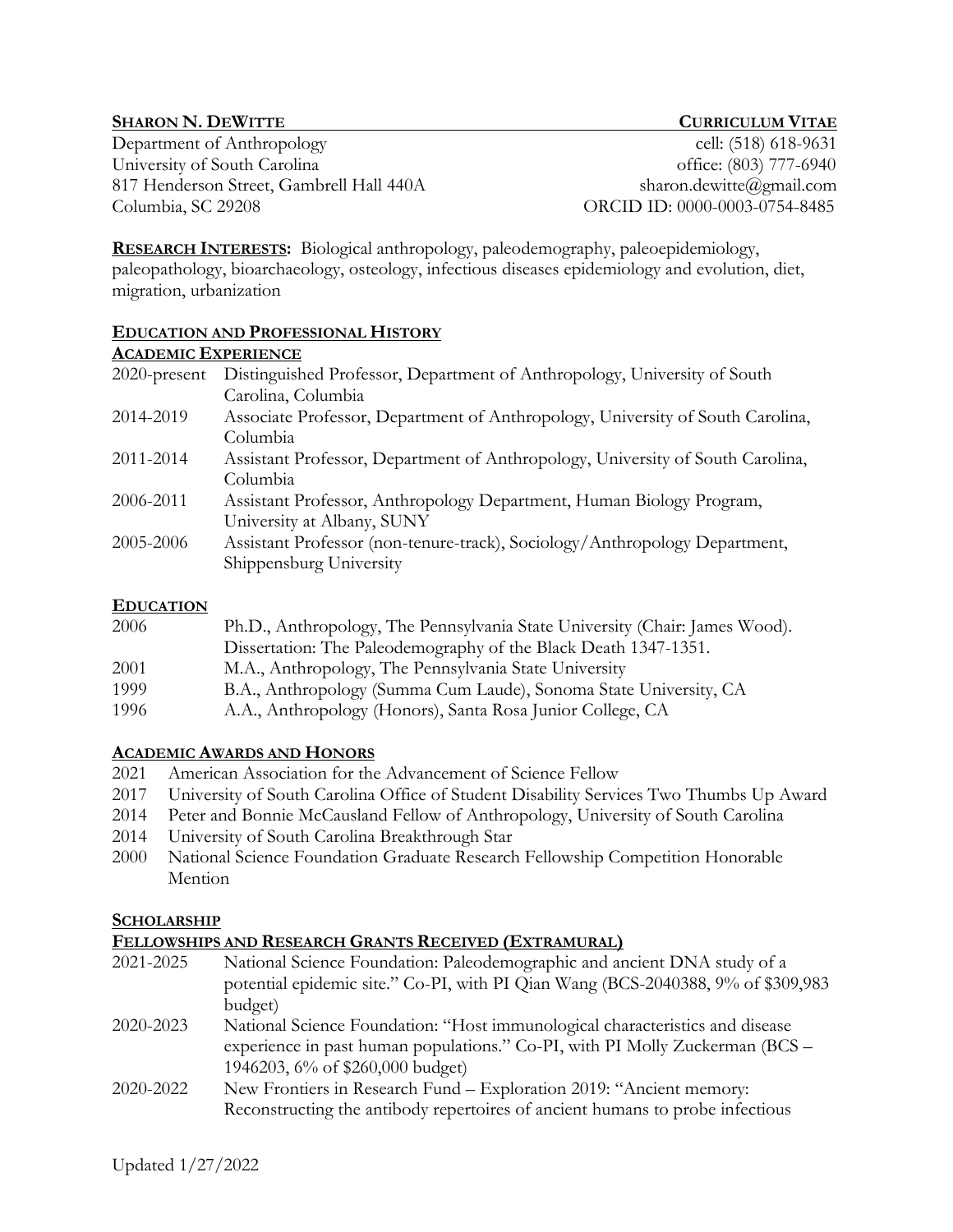|           | diseases of the past." Co-Applicant, with PI Hendrik Poinar (NFRFE-2019-00505;<br>0% of \$250,000 CAD budget)                                                                                                                                                                                 |
|-----------|-----------------------------------------------------------------------------------------------------------------------------------------------------------------------------------------------------------------------------------------------------------------------------------------------|
| 2019-2020 | National Science Foundation: "Workshop on 21st Century Bioarchaeology." Co-PI,<br>with PI Jane Buikstra (BCS-1916946, 0% of \$49,964 budget).                                                                                                                                                 |
| 2018-2020 | National Science Foundation: "EAGER: Osteoimmunology as a new frontier in<br>treponemal infection." Co-PI, with PI Fabian Crespo and co-PI Molly Zuckerman<br>(BCS-1830154, 0% of \$59,240 budget)                                                                                            |
| 2017-2021 | National Science Foundation: "SBE-RCUK: Diet, Migration, and Health in the<br>Context of Medieval Mortality Crises." PI, with Julia Beaumont and Janet<br>Montgomery (BCS-1722491, \$162,460; + £119,934 from RCUK)                                                                           |
| 2016-2018 | The Wenner-Gren Foundation Post-PhD Research Grant: "Diet and Health in the<br>Context of Medieval Mortality Crises." PI (#9229, \$19,800)                                                                                                                                                    |
| 2013-2016 | National Science Foundation: "The Medieval Black Death: Analysis of the<br>Demographic, Health, and Social Consequences of a Historic Emerging Disease."<br>PI (BCS-1261682, \$107,722).                                                                                                      |
| 2012-2013 | REG supplement (2015, BCS- 1539502), \$4990. Samantha Yaussy, co-PI.<br>American Association of Physical Anthropologists Cobb Professional Development<br>Grant: "Paleoepidemiology of Historic Plague Epidemics: the Dynamics of an<br>Ancient Emerging Disease." PI (\$5000)                |
| 2012      | School for Advanced Research (SAR) Ethel-Jane Westfeldt Bunting Fellowship<br>"The Dynamics of an Ancient Emerging Disease: Demographic and Health<br>Consequences of Medieval Plague." PI                                                                                                    |
| 2011-2012 | The Wenner-Gren Foundation Post-PhD Research Grant: "The Black Death:<br>Analysis of the Mortality Patterns and Causative Agent of a Medieval Emerging<br>Disease." PI (#8247, \$20,000)                                                                                                      |
| 2009      | American Association of University Women American Fellowship: Summer/Short-<br>Term Research Publication Grant: "Biological Sex and Health: Analysis of the<br>Relationships Among Skeletal Indicators of Stress, Biological Sex, and Selective<br>Mortality in Medieval Europe." PI (\$6000) |
| 2005-2006 | National Science Foundation Doctoral Dissertation Improvement Grant:<br>"Paleoepidemiological Studies of the Black Death." Co-PI with PI James Wood<br>(BCS-0406252, \$3173).                                                                                                                 |
| 2004-2005 | The Wenner-Gren Foundation Individual Research Grant: "Paleoepidemiological<br>and Molecular Studies of the Black Death." PI (#7142, \$8248)                                                                                                                                                  |
| 2002-2003 | American Scandinavian Foundation Fellowship: "Paleodemographic and<br>Molecular Analyses of an Ancient Pathogen: Syphilis in Late Fifteenth-Century<br>Denmark." PI (\$16,000)                                                                                                                |

# **RESEARCH GRANTS RECEIVED WITH STUDENT CO-PIS (EXTRAMURAL)**

| NSF Doctoral Dissertation Research: "Histories of Stress: A Life Course Approach." |
|------------------------------------------------------------------------------------|
| PI, with co-PI Emily Brennan (BCS-2120106; \$22,753)                               |
| NSF Doctoral Dissertation Research: "Demographic Patterns of Human Frailty." PI,   |
| with co-PI Allison Ham (BCS-2120102; \$25,194)                                     |
| NSF Doctoral Dissertation Research: "The Intersections of Health and Wealth:       |
| Socioeconomic Status, Frailty, and Mortality." PI, with co-PI Samantha Yaussy      |
| $(BCS-1649757; $24,074)$                                                           |
| NSF Doctoral Dissertation Research: "Paleodemographic Analysis of                  |
|                                                                                    |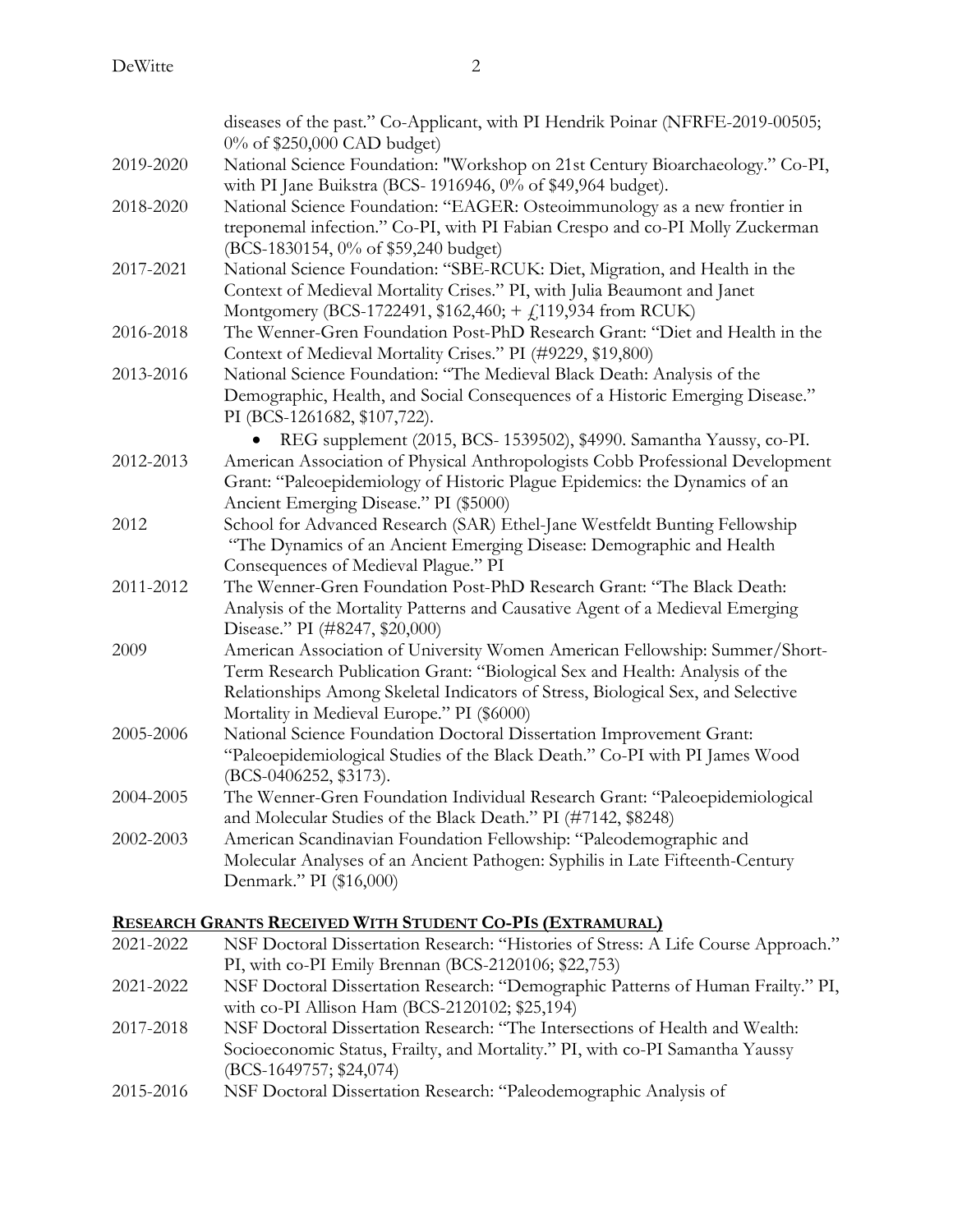|           | Urbanization, Famine and Mortality." PI, with co-PI Brittany Walter (BCS-1540208;<br>\$19,404                                                                                                                                                                                                                                      |
|-----------|------------------------------------------------------------------------------------------------------------------------------------------------------------------------------------------------------------------------------------------------------------------------------------------------------------------------------------|
| 2011-2012 | NSF Doctoral Dissertation Improvement Grant: "Body Size and Mortality in Post-                                                                                                                                                                                                                                                     |
|           | Medieval England." PI, with co-PI Gail Hughes-Morey (BCS-1060716; \$17,069)                                                                                                                                                                                                                                                        |
|           | <u>Research and Teaching Grants Received (intramural)</u>                                                                                                                                                                                                                                                                          |
| 2016-2018 | University of South Carolina Provost Social Sciences Grant "Dietary Effects on                                                                                                                                                                                                                                                     |
|           | Medieval Health and Demography," PI (\$19,913)                                                                                                                                                                                                                                                                                     |
| 2016-2017 | University of South Carolina Advanced Support for Innovative Research Excellence                                                                                                                                                                                                                                                   |
|           | (ASPIRE) Grant: "Plague, Famine, and Bedlam: Health and Survival in the Context                                                                                                                                                                                                                                                    |
|           | of Historic Mortality Crises," PI (\$14,980)                                                                                                                                                                                                                                                                                       |
| 2016      | University of South Carolina Provost Teaching Innovation Grant in Distributed                                                                                                                                                                                                                                                      |
|           | Learning Course Development, PI (\$7413)                                                                                                                                                                                                                                                                                           |
| 2012-2014 | University of South Carolina Provost Social Sciences Grant: "Paleodemographic and                                                                                                                                                                                                                                                  |
|           | Paleogenomic Analyses of the Medieval Black Death," PI (\$20,000)                                                                                                                                                                                                                                                                  |
| 2012      | University of South Carolina Provost Visiting Scholars Grant: "Building                                                                                                                                                                                                                                                            |
|           | Collaborations in Bioarchaeology and Forensic Anthropology." Co-PI (with PI                                                                                                                                                                                                                                                        |
|           | Charles Cobb)                                                                                                                                                                                                                                                                                                                      |
| 2011      | University at Albany Faculty Research Award: "Metagenomic Sequencing of the                                                                                                                                                                                                                                                        |
|           | Medieval Black Death Pathogen" (\$9012; declined)                                                                                                                                                                                                                                                                                  |
| 2010      | Center for Social and Demographic Analysis Junior Researcher Award, University                                                                                                                                                                                                                                                     |
|           | at Albany: "Pilot Study: Paleodemographic and Molecular Analyses of 17th-century                                                                                                                                                                                                                                                   |
|           | Mass Graves" (\$5000)                                                                                                                                                                                                                                                                                                              |
| 2010      | New York State/United University Professions Dr. Nuala McGann Drescher Leave                                                                                                                                                                                                                                                       |
|           | Program Award                                                                                                                                                                                                                                                                                                                      |
| 2009      | University at Albany Faculty Research Award: "Ancient DNA Analysis of the Cause                                                                                                                                                                                                                                                    |
|           | of the 14 <sup>th</sup> -Century Black Death" (\$3000)                                                                                                                                                                                                                                                                             |
| 2000      | $\mathbf{H}$ $\mathbf{H}$ $\mathbf{H}$ $\mathbf{H}$ $\mathbf{H}$ $\mathbf{H}$ $\mathbf{H}$ $\mathbf{H}$ $\mathbf{H}$ $\mathbf{H}$ $\mathbf{H}$ $\mathbf{H}$ $\mathbf{H}$ $\mathbf{H}$ $\mathbf{H}$ $\mathbf{H}$ $\mathbf{H}$ $\mathbf{H}$ $\mathbf{H}$ $\mathbf{H}$ $\mathbf{H}$ $\mathbf{H}$ $\mathbf{H}$ $\mathbf{H}$ $\mathbf{$ |

- 2008 University at Albany, Anthropology Department Faculty Research Award: "Training in Ancient DNA Techniques: Analysis of Medieval Black Death Skeletal Remains" (\$1863)
- 2007 University at Albany Faculty Research Award: "Pilot Study: Black Death Mortality and Paleodemographic Age-estimation Methods" (\$10,000)
- 2007 Center for Social and Demographic Analysis Junior Researcher Award, University at Albany: "Pilot Study: Black Death Mortality and Paleodemographic Ageestimation Methods" (\$5498)
- 2004 Research and Graduate Studies Office grant, The Pennsylvania State University 2004 Hill Foundation Fellowship, Anthropology Department, The Pennsylvania State University
- 2003 Baker Fund, Anthropology Department, The Pennsylvania State University

# **REFEREED JOURNAL ARTICLES (\* STUDENT CO-AUTHOR)**

- 55. **DeWitte SN**, and Wissler A\*. 2021. Demographic and evolutionary consequences of pandemic diseases. *Bioarchaeology International* 6:229-253.
- 54. Kelmelis S, and **DeWitte SN.** 2021. Urban and rural survivorship in pre- and post-Black Death Denmark. *Journal of Archaeological Science: Reports* 38: 103089.
- 53. **DeWitte SN**, and Betsinger TK. 2021. Toward a bioarchaeology of urbanization. *Yearbook of Physical Anthropology* 175:S72:79-118. doi.org/10.1002/ajpa.24249
- 52. **DeWitte SN**, and Lewis M. 2021. Medieval menarche: Changes in pubertal timing before and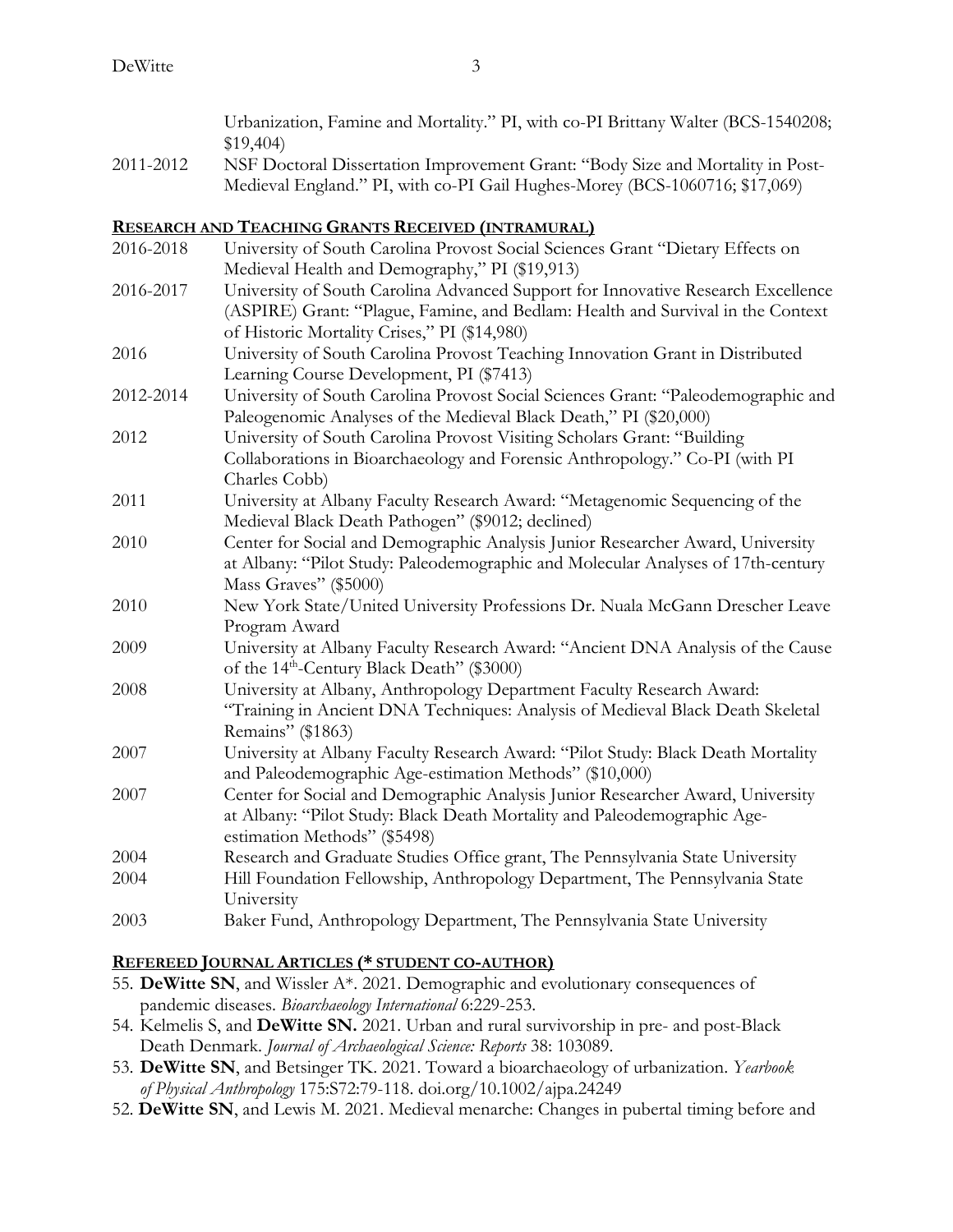after the Black Death. *American Journal of Human Biology* 33:e23439.

- 51. van Schaik KD, and **DeWitte SN**. 2020. Covid-19 and the Black Death: Nutrition, frailty, inequity, and mortality. *Journal of Health and Social Sciences* 5:471-484.
- 50. Walter B, **DeWitte S**, Dupras T, and Beaumont J. 2020. Assessment of nutritional stress in famine burials using stable isotope analysis. *American Journal of Physical Anthropology* 172:214-226
- 49. **DeWitte SN**, and Yaussy SL. 2020. Sex differences in adult famine mortality in medieval London. *American Journal of Physical Anthropology* 171:164-169.
- 48. Redfern R, **DeWitte S**, Beaumont J, Millard A, and Hamlin C. 2019. A new method for investigating the relationship between diet and mortality: hazard analysis using dietary isotopes. *Annals of Human Biology* 46(5):378-387. (Winner of the Nick Norgan Award 2020).
- 47. Klunk J, Duggan AT, Redfern R, Gamble J, Boldsen JL, Golding GB, Walter BS, Eaton K, Stangroom J, Rouillard J-M, Devaul A, **DeWitte S**, and Poinar HN. 2019. Genetic resiliency and the Black Death: no apparent loss of mitogenomic diversity due to the Black Death in medieval London and Denmark. *American Journal of Physical Anthropology* 169:240-252.
- 46. Yaussy SL\*, and **DeWitte SN.** 2019. Calculus and survivorship in medieval London: the association between dental disease and a demographic measure of general health. *American Journal of Physical Anthropology* 168: 552-565.
- 45. Yaussy SL\*, and **DeWitte SN**. 2018. Patterns of frailty in non-adults from medieval London. *International Journal of Paleopathology* 22:1-7.
- 44. Redfern R, **DeWitte SN**, Montgomery J, and Gowland R. 2018. A novel investigation into migrant and host health-statuses in the past: a case-study from Roman Britain. *Bioarchaeology International* 2:20-43.
- 43. **DeWitte SN.** 2018. Stress, sex, and plague: patterns of developmental stress and survival in pre- and post-Black Death London. *American Journal of Human Biology* 30:e23073. (Among top-20 most downloaded articles published in *AJHB* between 2016-2018).
- 42. **DeWitte SN.** 2018. Demographic anthropology. *American Journal of Physical Anthropology* 165: 893-903. (Among top 10% most downloaded articles published in *AJPA* between 2018-2019).
- 41. **DeWitte SN** and Kowaleski M. 2017. Black Death bodies. *Fragments* 6:1-37.
- 40. Betsinger TR, and **DeWitte S.** 2017. Trends in mortality and biological stress in a medieval Polish urban population. *International Journal of Paleopathology* 19:24-36.
- 39. **DeWitte SN**, and Yaussy SL\*. 2017. Femur length and famine mortality in medieval London. *Bioarchaeology International* 1:41-52.
- 38. Walter BS\*, and **DeWitte SN**. 2017. Urban and rural mortality and survival in medieval England. *Annals of Human Biology* 44:338-348.
- 37. Redfern RC, Judd M, and **DeWitte S.** 2017. Multiple injury and health in past societies: an analysis of concepts and approaches, and insights from a multi-period study. *International Journal of Osteoarchaeology* 27:418-429.
- 36. Crespo FA, Klaes CK, Switala AE, and **DeWitte SN**. 2017. Do leprosy and tuberculosis generate a systemic inflammatory shift? Setting the ground for a new dialogue between experimental immunology and bioarchaeology. *American Journal of Physical Anthropology* 162:143- 156.
- 35. **DeWitte SN.** 2016. Archaeological evidence of epidemics can inform future epidemics. *Annual Review of Anthropology* 45: 63-77.
- 34. **DeWitte S**, Kurth M, Allen C, and Linkov I. 2016. Disease epidemics: lessons for resilience in an increasingly connected world. *Journal of Public Health* 39: 254–257.
- 33. Yaussy SL\*, **DeWitte SN**, and Redfern RC. 2016. Frailty and famine: Patterns of mortality and physiological stress among victims of famine in medieval London. *American Journal of Physical Anthropology* 160:272-283.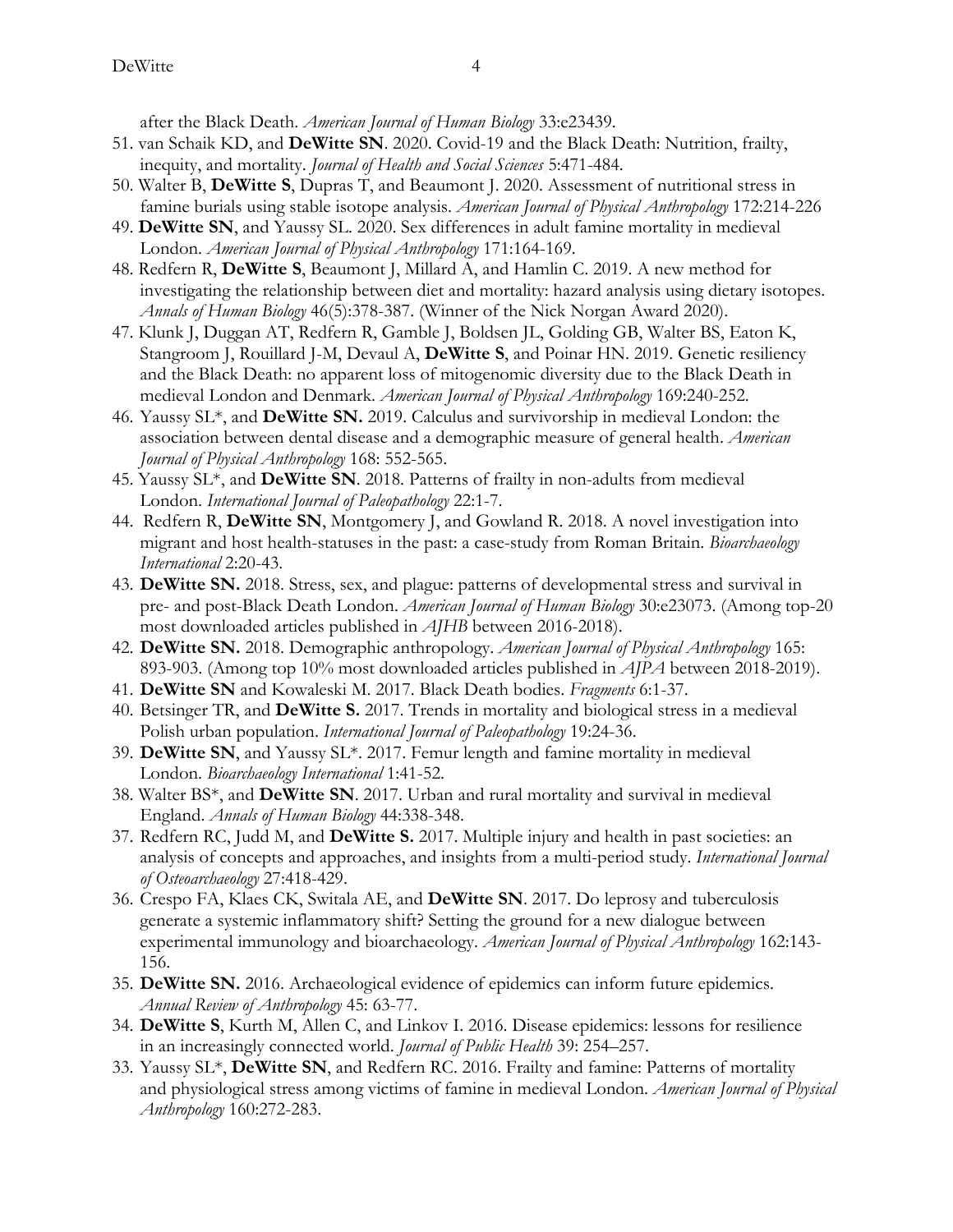- 32. Walter  $B^*$ , **DeWitte SN**, and Redfern RC. 2016. Sex differentials in caries frequencies in medieval London. *Archives of Oral Biology* 63:32-39.
- 31. **DeWitte SN**, Hughes-Morey G, Bekvalac J, and Karsten J\*. 2016. Wealth, health, and frailty in Industrial-era London. *Annals of Human Biology* 43:241-54.
- 30. **DeWitte SN.** 2015. Setting the stage for medieval plague: pre-Black Death trends in survival and mortality. *American Journal of Physical Anthropology.* 158:441-451.
- 29. **DeWitte SN**, and Stojanowski CM. 2015. The Osteological Paradox twenty years later: past perspectives, future directions. *Journal of Archaeological Research* 23:397-450.
- 28. Redfern R, **DeWitte SN,** Pearce J, Hamlin C, and Egging Dinwiddy K. 2015. Urban-rural differences in Roman Dorset, England: a bioarchaeological perspective on Roman settlements. *American Journal of Physical Anthropology* 157:107-120.
- 27. **DeWitte SN.** 2015. Bioarchaeology and the ethics of research using human skeletal remains. *History Compass* 13: 10-19.
- 26. **DeWitte SN.** 2014. The anthropology of plague: Insights from bioarchaeological analyses of epidemic cemeteries. *The Medieval Globe* 1:97-124.
- 25. **DeWitte SN.** 2014. Health in post-Black Death London (1350-1538): Age patterns of periosteal new bone formation in a post-epidemic population*. American Journal of Physical Anthropology* 155:260-267.
- 24. **DeWitte SN.** 2014. Differential survival among individuals with active and healed periosteal new bone formation. *International Journal of Paleopathology.* 7:38-44.
- 23. **DeWitte SN.** 2014. Mortality risk and survival in the aftermath of the medieval Black Death. *PLoS ONE* 9(5): e96513. (#7 *PLoS ONE* article in 2014 based on article-level metrics).
- 22. Parker D, Wood J, Tomita S, **DeWitte S**, Jennings J, and Cui L. 2014. Household ecology and out-migration among ethnic Karen along the Thai-Myanmar border. *Demographic Research* 30:1129-1156.
- 21. Devault AM, McLoughlin K, Jaing C, Gardner S, Porter TM, Enk JM, Thissen J, Allen J, Borucki M, **DeWitte SN**, Dhody AN, and Poinar HN. 2014. Ancient pathogen DNA in archaeological samples detected with a Microbial Detection Array. *Nature Scientific Reports* 4:4245.
- 20. Wagner DM, Klunk J, Harbeck M, Devault A, Waglechner N, Sahl JW, Enk J, Birdsell DN, Kuch M, Lumibao C, Poinar D, Pearson T, Fourment M, Golding B, Riehm JM, Earn DJD, **DeWitte S,** Rouillard J-M, Grupe G, Wiechmann I, Bliska JB, Keim PS, Scholz HC, Holmes EC, and Poinar H. 2014. *Yersinia pestis* and the Plague of Justinian: a genomic analysis. *The Lancet Infectious Diseases* 14:319-326.
- 19. **DeWitte SN**, Boulware JC\*, and Redfern RC. 2013. Medieval monastic mortality: hazard analysis of mortality differences between monastic and non-monastic cemeteries in England. *American Journal of Physical Anthropology* 152:322-332.
- 18. **DeWitte SN** and Slavin P. 2013. Between famine and death. Physiological stress and dairy deficiency in England on the eve of the Black Death (1315-50): New Evidence from Paleoepidemiology and Manorial Accounts. *Journal of Interdisciplinary History* 44:37-61.
- 17. Bos K, Stevens P, Nieselt K, Poinar H, **DeWitte SN**, and Krause K. 2012. *Yersinia pestis*: New evidence for an old infection. *PLoS ONE* 7:e49803*.*
- 16. **DeWitte SN.** 2012. Sex differences in periodontal disease in catastrophic and attritional assemblages from medieval London. *American Journal of Physical Anthropology* 149:405-416.
- 15. **DeWitte SN** and Hughes-Morey G. 2012. Stature and frailty during the Black Death: the effect of stature on risks of epidemic mortality in London, A.D. 1348-1350. *Journal of Archaeological Science* 39:1412-1419*.*
- 14. Jones EE, and **DeWitte SN.** 2012. Using spatial analysis to estimate depopulation ratios for Native American populations from Northeastern North America, AD 1616–1645. *Journal of*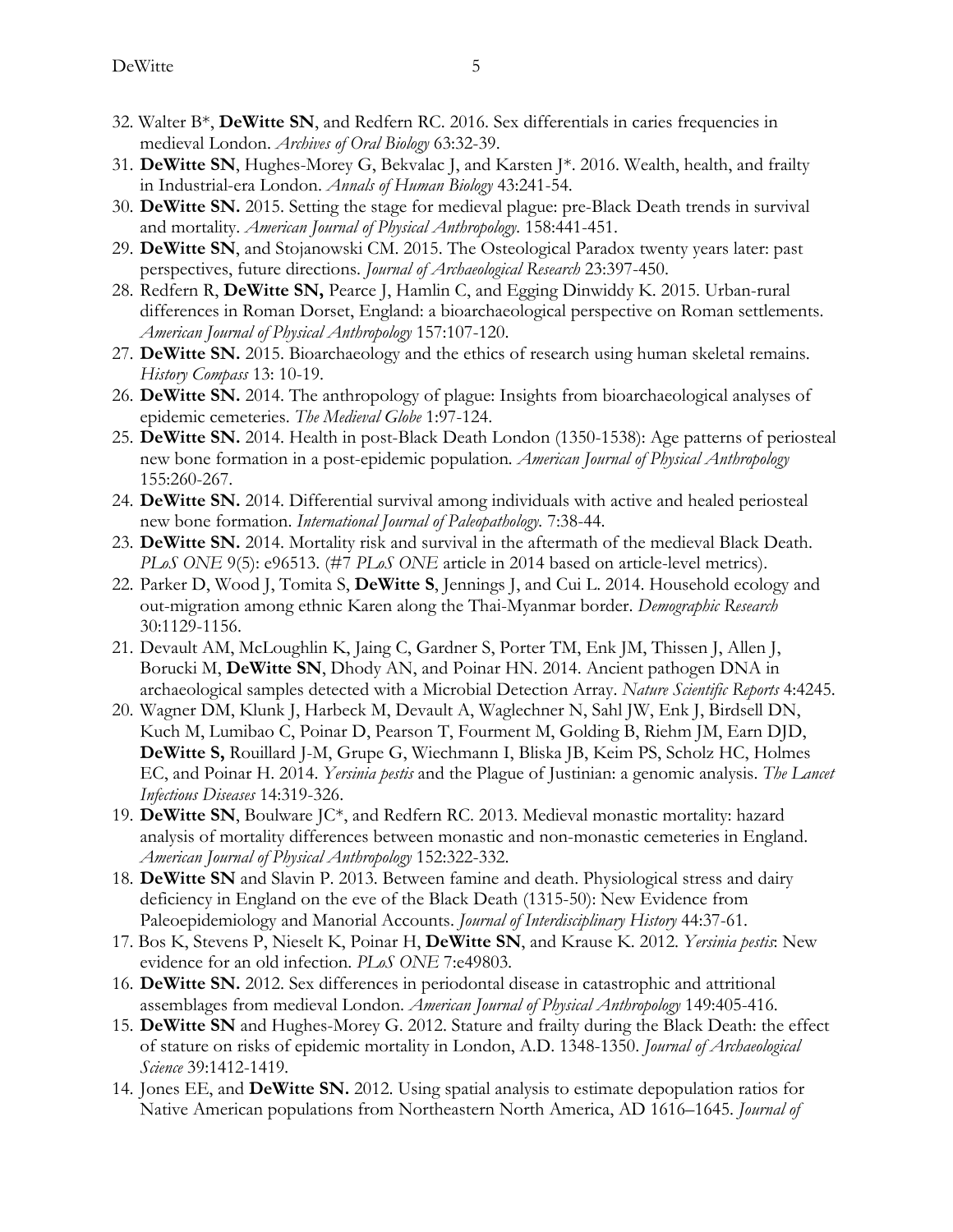*Anthropological Archaeology* 31:83-92.

- 13. **DeWitte SN** and Bekvalac J. 2011. The association between periodontitis and periosteal lesions in the St. Mary Graces Cemetery, London, England A.D. 1350-1538. *American Journal of Physical Anthropology* 146:609-618.
- 12. Bos KI, Schuenemann VJ, Golding GB, Burbano HA, Waglechner N, Coombes BK, McPhee JB, **DeWitte SN,** Myer M, Schmedes S, Wood J, Earn DJD, Herring DA, Bauer P, Poinar HN, and Krause J. 2011. A draft genome of *Yersinia pestis* from victims of the Black Death. *Nature* 478:506-510.
- 11. Schuenemann VJ, Bos K, **DeWitte S**, Schmedes S, Jamieson J, Mittnik A, Forrest S, Coombes BK, Wood JW, Earn DJD, White W, Krause J, and Poinar HN. 2011. Targeted enrichment of ancient pathogens yielding the pPCP1 plasmid of Yersinia pestis from victims of the Black Death. *Proceedings of the National Academy of Sciences* 108:E746-E752.
- 10. Redfern RC and **DeWitte SN.** 2011. Status and health in Roman Dorset: the effect of status on risk of mortality in post-Conquest populations. *American Journal of Physical Anthropology* 146:197- 208.
- 9. Redfern RC, and **DeWitte SN**. 2011. A new approach to the study of Romanization in Britain: a regional perspective of cultural change in late Iron Age and Roman Dorset using the Siler and Gompertz-Makeham models of mortality. *American Journal of Physical Anthropology* 144:269-285.
- 8. **DeWitte SN.** 2010. Age patterns of mortality during the Black Death in London, A.D. 1349- 1350. *Journal of Archaeological Science* 37:3394-3400.
- 7. **DeWitte SN.** 2010. Sex differences in frailty in medieval England. *American Journal of Physical Anthropology* 143:285-297.
- 6. **DeWitte SN** and Bekvalac J**.** 2010. Oral health and frailty in the medieval English cemetery of St. Mary Graces. *American Journal of Physical Anthropology* 142:341-354. (5<sup>th</sup> most accessed *AJPA* article in 2010).
- 5. **DeWitte SN.** 2009. The effect of sex on risk of mortality during the Black Death in London, A.D. 1349-1350. *American Journal of Physical Anthropology* 139:222-234.
- 4. Gage TB, and **DeWitte SN**. 2009. What do we know about the agricultural demographic transition? *Current Anthropology* 50:649-655.
- 3. **DeWitte SN,** and Wood JW. 2008. Selectivity of Black Death mortality with respect to preexisting health. *Proceedings of the National Academy of Sciences USA* 105:1436-1441.
- 2. Wood JW, Ferrell RJ, and **DeWitte-Aviña SN.** 2003. The temporal dynamics of the fourteenthcentury Black Death: New evidence from English ecclesiastical records. *Human Biology* 75:427- 448.
- 1. Wood JW, and **DeWitte-Aviña SN.** 2003. Was the Black Death yersinial plague? *The Lancet Infectious Diseases* 3:327-328.

# **REFEREED CHAPTERS**

- 12. Bos K, and **DeWitte SN**. In press. Human resistance and the evolution of plague in Medieval Europe. *Evolving Health: Palaeopathology and Evolutionary Medicine*. Oxford University Press.
- 11. **DeWitte SN**, and Yaussy SL. 2020. Bioarchaeological applications of intersectionality. In Cheverko C, Prince-Buitenhuys J, and Hubbe M (Eds) *Theoretical Approaches in Bioarchaeology*. Abingdon, UK: Routledge. p. 45-58.
- 10. **DeWitte SN**, and Betsinger TK. 2020. Introduction to the Bioarchaeology of Urbanization. In Betsinger TK, and DeWitte SN (Eds) *The Bioarchaeology of Urbanization: The Biological, Demographic, and Social Consequences of Living in Cities*. New York, NY: Springer. p 1-21.
- 9. Betsinger TK, **DeWitte SN**, Justus H, and Agnew AM. 2020. Frailty, survivorship, and stress in medieval Poland: A comparison of urban and rural populations. In Betsinger TK, and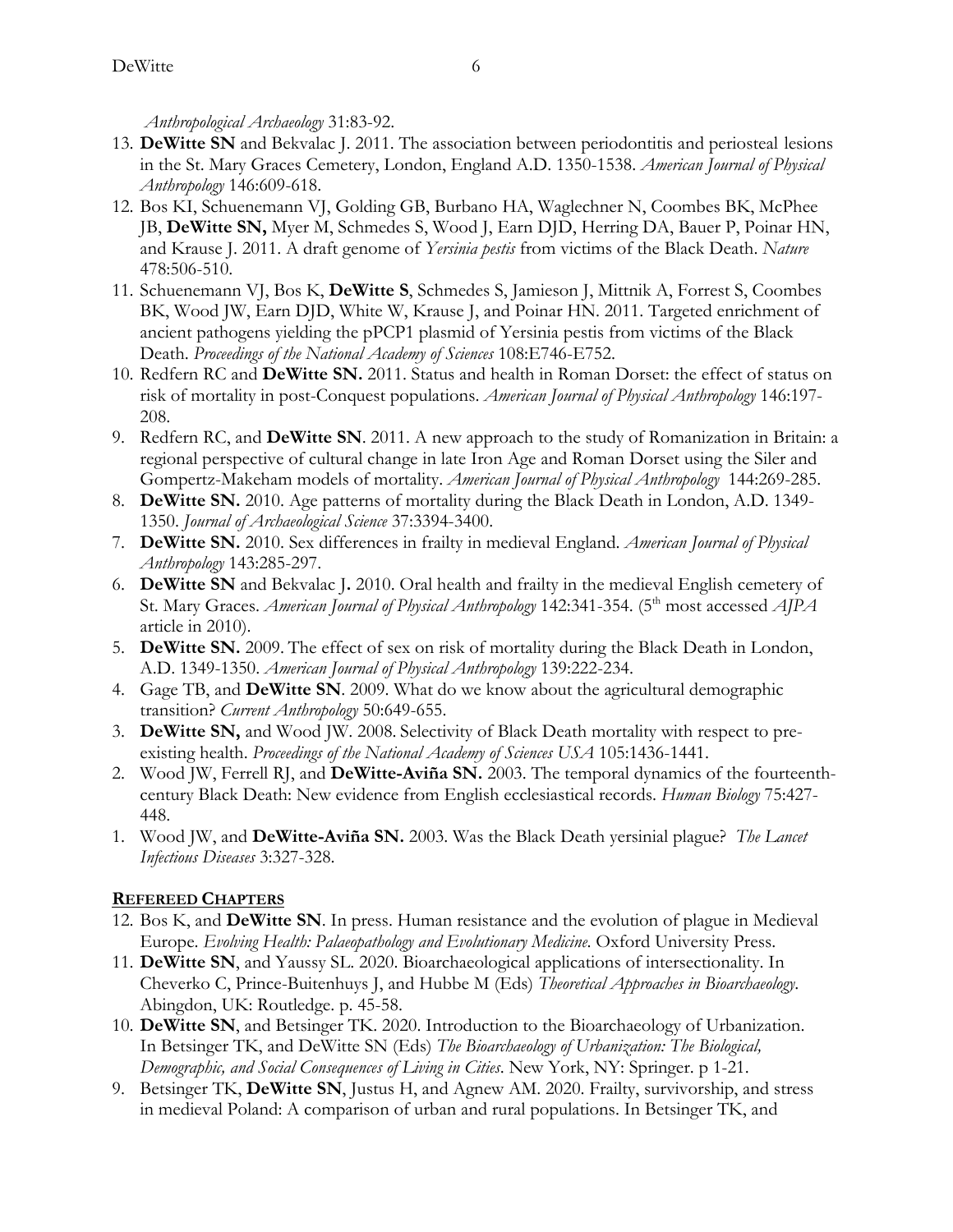DeWitte SN (Eds) *The Bioarchaeology of Urbanization: The Biological, Demographic, and Social Consequences of Living in Cities*. New York, NY: Springer. p. 223-243.

- 8. Walter BS, **DeWitte SN**, Dupras T, and Beaumont J. 2020. Dietary variation in an urbanizing city: A temporal analysis of diet in late medieval London using stable isotope analysis. In Betsinger TK, and DeWitte SN (Eds) *The Bioarchaeology of Urbanization: The Biological, Demographic, and Social Consequences of Living in Cities*. New York, NY: Springer. p. 93-117.
- 7. **DeWitte SN.** 2020. Urban environments: demography, epidemiology, and the role of climate change in determining health outcomes. In Robbins Schug G (Ed) *The Routledge handbook of the Bioarchaeology of Environmental Change.* Abingdon, UK: Routledge. p. 189-204.
- 6. **DeWitte SN.** 2019. Parsing the paradox: Examining heterogeneous frailty in bioarchaeological assemblages. In Willermet C and Lee S-H (Eds) *Evaluating Evidence in Biological Anthropology: The Strange and Familiar.* Cambridge: Cambridge University Press. p. 126-145
- 5. Buikstra JE, and **DeWitte SN**. 2019. A brief history and 21<sup>st</sup> century challenges. In Buikstra JE (Ed) *Ortner's Identification of Pathological Conditions in Human Skeletal Remains 3e*. Elsevier. p. 11-19.
- 4. **DeWitte SN.** 2018. Misconceptions about the bioarchaeology of plague. In Buikstra JE (Ed) *Bioarchaeologists Speak Out: Deep Time Perspectives on Contemporary Issues.* New York, NY: Springer. p. 109-131.
- 3. **DeWitte SN.** 2017. Sex and frailty in medieval Europe: Patterns from catastrophic and attritional assemblages. In S Agarwal and J Wesp (eds) *Exploring Sex and Gender in Bioarchaeology*  Albuquerque: University of New Mexico Press. p. 189-222.
- 2. **DeWitte SN.** 2014. Modeling the second epidemiological transition in London: Patterns of mortality and frailty during industrialization. In M Zuckerman (ed) *Modern Environments and Human Health: Revisiting the Second Epidemiologic Transition.* Hoboken, NJ: Wiley- Blackwell. p 35- 54.
- 1. Gage TB, **DeWitte SN,** and Wood JW. 2012. Demography: mortality and migration. In S Stinson and B Bogin (eds). *Human Biology: An Evolutionary and Biocultural Perspective, 2<sup>nd</sup> edition.* Hoboken, NJ: John Wiley and Sons, Inc. p. 695-755.

# **EDITED VOLUME**

Betsinger TK, and **DeWitte SN** (Eds). 2020. *The Bioarchaeology of Urbanization: The Biological, Demographic, and Social Consequences of Living in Cities*. New York, NY: Springer

# **REFEREED ENCYCLOPEDIA ENTRIES**

- 2. **DeWitte SN.** 2018. Paleodemography. In W Trevathan (ed). *The International Encyclopedia of Biological Anthropology*. John Wiley and Sons, Inc.
- 1. **DeWitte SN.** 2018. Paleodemography and hazards analysis. In SL López Varela (ed). *The SAS Encyclopedia of Archaeological Sciences*. Wiley-Blackwell.

# **PUBLICATIONS SUBMITTED FOR PEER REVIEW**

- **DeWitte SN.** Survival in the context of urbanization and environmental change in medieval and post-medieval London, England. In Jones L (Ed) *Pre-Modern Environment & Disease*. Abingdon, UK: Routledge.
- **DeWitte SN**, Kelmelis S, and Wang R. Plagues and Pandemics. In Grauer A (Ed) *Routledge Handbook of Paleopathology.* Abingdon, UK: Routledge.

# **BOOK REVIEWS**

5. **DeWitte SN.** 2019. Examining resilience in bioarcheology. Invited review of Temple DH and Stojanowski CM (Editors). 2019. *Hunter-Gatherer Adaptation and Resilience: A Bioarchaeological*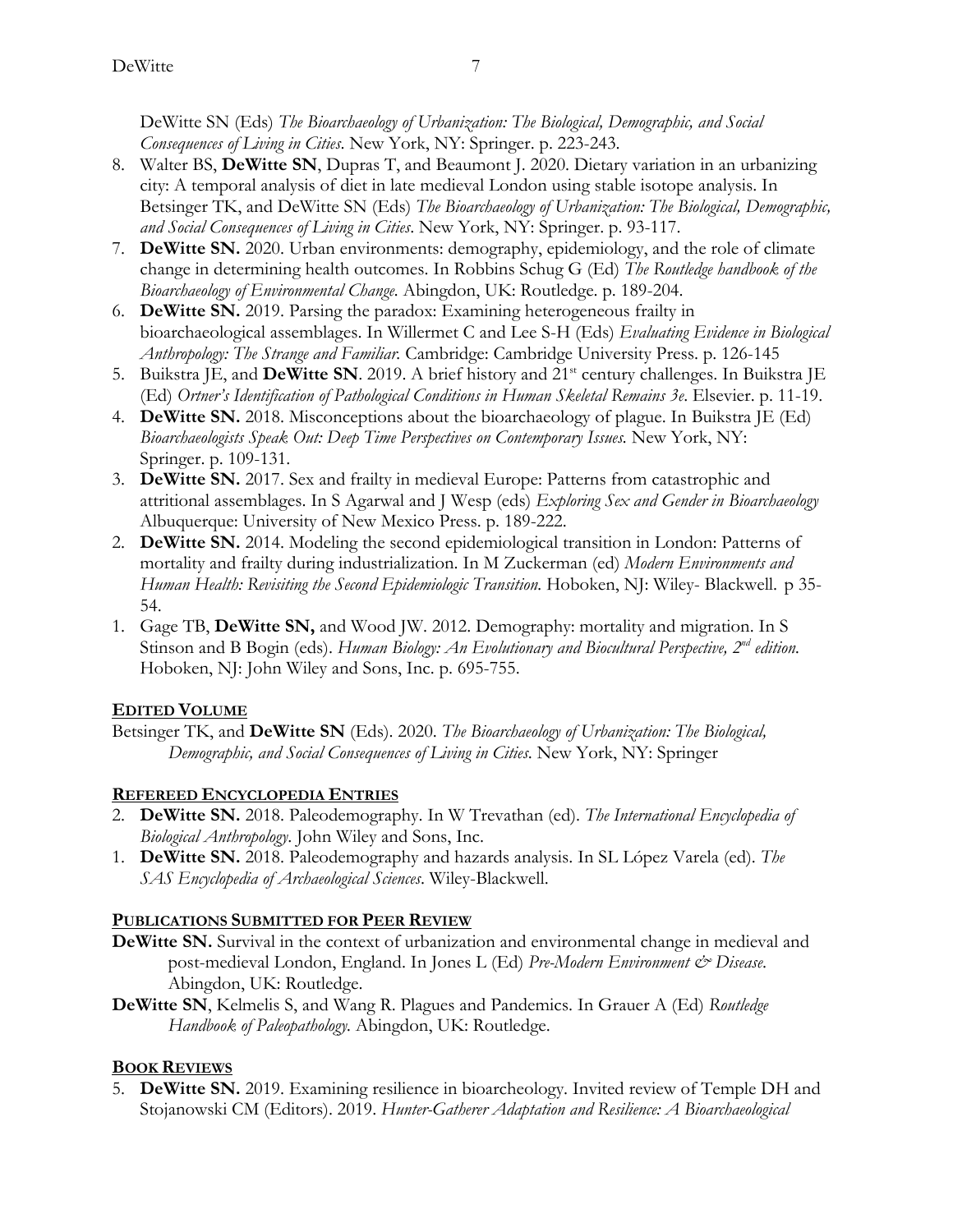*Perspective.* Cambridge University Press. *Evolutionary Anthropology* 28:224-225.

- 4. **DeWitte SN.** 2017. Invited review of Hutchinson DH. 2016. *Disease and Discrimination: Poverty and Pestilence in Colonial Atlantic America.* University Press of Florida. *American Antiquity* 82:419- 420.
- 3. **DeWitte SN.** 2016. Invited review of Larsen CS. 2015. *Bioarchaeology: Interpreting Behavior from the Skeleton (2nd edition)*. Cambridge: Cambridge University Press. *American Journal of Human Biology* 28:596-597.
- 2. **DeWitte SN.** 2011. Invited review of Waldron T. 2007. *Palaeoepidemiology: the Measure of Disease in the Human Past.* Walnut Creek, CA: Left Coast Press. *Medical Anthropology Quarterly* 25:127-128.
- 1. **DeWitte SN.** 2007. Review of Chamberlain D. 2006. *Demography in Archaeology*. Cambridge: Cambridge University Press. *American Journal of Physical Anthropology* 135:247-248.

# **NON-REFEREED PUBLICATIONS**

- 4. **DeWitte SN.** 2020. Social inequality in times of pandemics. *Anthropology News* 61:12-14.
- 3. **DeWitte SN.** 2017. Living longer? Demographic trends in London using transition analysis. In Hartle R, Carty N, Henderson M, Knox EL, and Walker D. *The New Churchyard: From Moorfields Marsh to Bethlem Burial Ground, Brokers Row and Liverpool Street.* London: MOLA (Museum of London Archaeology) pp 113-114.
- 2. **DeWitte SN.** 2017. Comment on Torres-Rouff C and Knudson KJ (2017). Integrating identities: An innovative bioarchaeological and biogeochemical approach to Analyzing the multiplicity of identities in the mortuary record. *Current Anthropology* 58:400-401.
- 1. **DeWitte SN.** 2008. Distribution of skeletal lesions within the East Smithfield Black Death cemetery. *Society for Archaeological Sciences Bulletin* 31:15-18.

# **PUBLISHED ABSTRACTS/PROFESSIONAL MEETING PRESENTATIONS**

- 77. **DeWitte SN**. 2021. Famine and plague: climate change, mortality crises, and health in medieval England. (Back)bone to the Future: Bioarchaeological Perspectives on Climate Change and Crisis, German Archaeological Institute.
- 76. Redfern R, and **DeWitte SN**. 2021. 'The cold never bothered me anyway!' An investigation of the relationship between climate change and congenital and developmental anomalies in a Medieval London cemetery. British Association for Biological Anthropology and Osteoarchaeology (BABAO) Conference.
- 75. Vilgalys TP, Klunk J, Cobb M, Redfern R, Gamble J, Boldsen JL, DeWitte S, Dumaine A, Demure C, Pizarro-Cerdá J, Rouleau G, Poinar H, and Barreiro L. 2021. Ancient genomics reveal positive selection on immune genes during the Black Plague. Society for Molecular Biology and Evolution.
- 74. Yaussy SL, **DeWitte SN**, and Hughes-Morey G. 2021. The second epidemiological transition: Survivorship and industrialization in London. *American Journal of Physical Anthropology* 174 (Supplement 71):116.
- 73. **DeWitte SN**, Beaumont J, Montgomery J, and Redfern R. 2021. Dietary variation by social status and sex in the aftermath of the medieval Black Death in London. *American Journal of Physical Anthropology* 174 (Supplement 71):27.
- 72. Kelmelis S, and **DeWitte SN.** 2021. Mortality risk and survival in pre- and post-Black Death Denmark. *American Journal of Physical Anthropology* 174 (Supplement 71):54.
- 71. Brennan EJ, and **DeWitte SN.** 2021. Resiliency and the impact of stress accumulation over the life course in post-medieval London. *American Journal of Physical Anthropology* 174 (Supplement 71):13.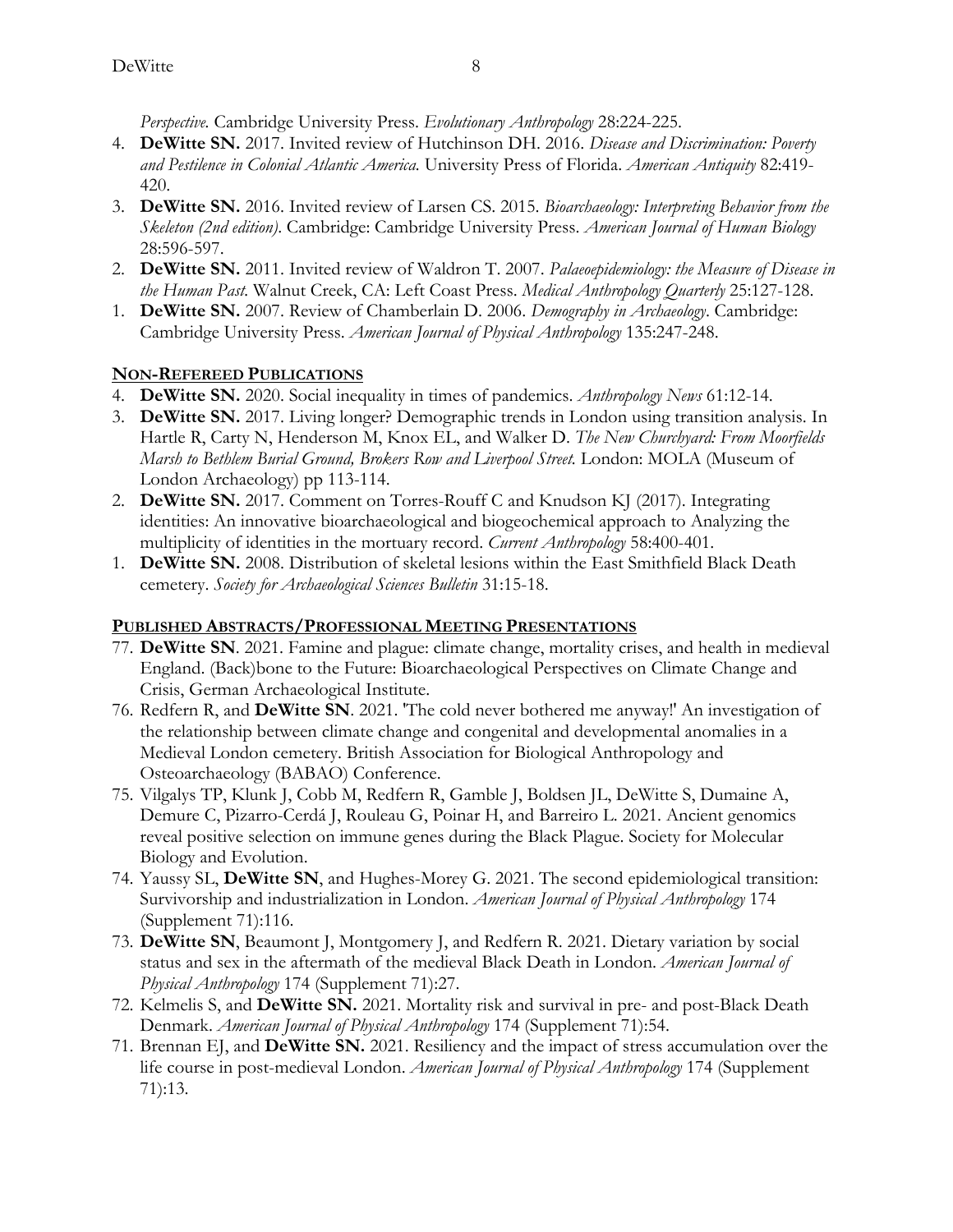- 70. Crespo F, Rich E, **DeWitte S**, and Zuckerman MK. 2021. Osteoimmunology as new frontier in treponemal infection: Setting the ground for bioarchaeological analysis and reconstruction of host immunological status using skeletal samples. Paleopathology Association.
- 69. **DeWitte SN.** 2020. Multiple developmental stress events and mortality outcomes in the context of medieval English famines. *American Journal of Physical Anthropology* 171 (Supplement 69):71.
- 68. Betsinger TK, Smith MA, and **DeWitte SN**. 2020. Temporal comparisons of survivorship and frailty in Late Prehistoric East Tennessee. *American Journal of Physical Anthropology* 171 (Supplement 69):27.
- 67. Brennan EJ, and **DeWitte SN**. 2020. Health & well-being in pre- & post-Black Death London: an assessment of sexual stature dimorphism. *American Journal of Physical Anthropology* 171 (Supplement 69):36.
- 66. Ham A, and **DeWitte SN**. 2020. Sex differentials in mortality in the Bedlam Burial Ground. *American Journal of Physical Anthropology* 171 (Supplement 69):112.
- 65. **DeWitte SN.** 2019. Sex-specific patterns of survival in the context of urbanization and environmental change in medieval and post-medieval London, England. Society for American Archaeology, Albuquerque, NM.
- 64. Betsinger TK, **DeWitte SN,** Justus H, and Agnew AM. 2019. Frailty and survivorship in medieval Poland: A comparison of urban and rural populations. *American Journal of Physical Anthropology* 168 (Supplement 68):19.
- 63. **DeWitte SN**. 2019. Assessing the existence of the male-female health-survival paradox in past populations. *American Journal of Physical Anthropology* 168 (Supplement 68):58.
- 62. Duncanson ME, Zuckerman MK, **DeWitte S**, and Crespo F. 2019. Reconstructing host immune status in acquired syphilis: a bioarchaeological and immunological approach. *American Journal of Physical Anthropology* 168 (Supplement 68):64.
- 61. Hook ESL, Walter BS, and **DeWitte SN**. 2019. Survivorship and urbanization in medieval England. *American Journal of Physical Anthropology* 168 (Supplement 68):107.
- 60. Walter BS, **DeWitte SN,** Dupras T, and Beaumont J. 2019. Dietary variation in an urbanizing city: A temporal analysis of diet in Late Medieval London using stable isotopes. *American Journal of Physical Anthropology* 168 (Supplement 68):261.
- 59. **DeWitte SN.** 2018. Survival and stress in the context of medieval environmental and socioeconomic change, London. Health, Disease, and Lifestyle in Asia: Global History of Health Organizational Conference. Jilin University, Changchun, China. Invited paper.
- 58. **DeWitte SN.** 2018. Bioarchaeological evidence of mortality patterns during the *pestis secunda* (*ca.* 1361) in London. 53rd International Congress on Medieval Studies, Kalamazoo, MI. Invited paper.
- 57. **DeWitte SN.** 2018. Plagues past and present: the modern relevance of archaeological studies of epidemics in the past. *American Journal of Physical Anthropology Supplement* 66:67. Invited paper.
- 56. Walter BS, **DeWitte SN,** Beaumont J, and Dupras T. 2018. Isotopes and famine: an isotopic comparison of famine and attritional burials in a Late Medieval London cemetery. *American Journal of Physical Anthropology Supplement* 66:294.
- 55. Klunk J, Duggan A, Redfern R, **DeWitte S**, and Poinar H. 2018. Mitochondrial population dynamics in Black Death London. *American Journal of Physical Anthropology Supplement* 66:142.
- 54. Yaussy SL, and **DeWitte SN.** 2018. Calculus and survivorship in medieval London: the association between dental disease and a demographic measure of general health. *American Journal of Physical Anthropology Supplement* 66:307. Invited paper.
- 53. **DeWitte SN.** 2017. Bioarchaeological practice and resistance in the shadow of the Trump administration. American Anthropological Association, Washington, DC. Invited paper.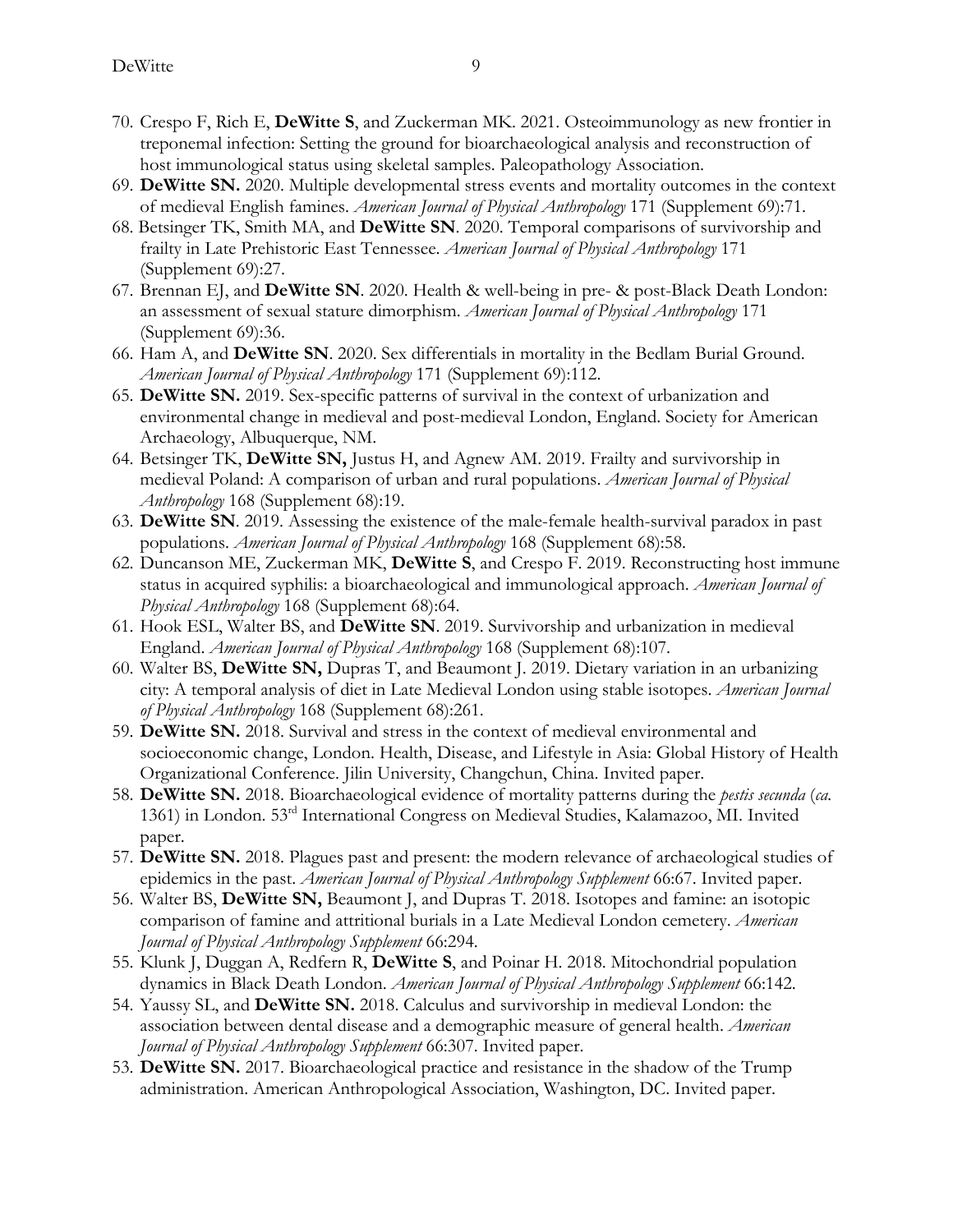- 52. **DeWitte SN.** 2017. Sex, stress, and famine: Bioarchaeological analysis of sex differentials in risk of mortality among victims of medieval famine. Rural History 2017, Leuven, Belgium. Invited paper.
- 51. **DeWitte SN.** 2017. Sex differences in pre- vs. post-Black Death trends in survivorship. *American Journal of Physical Anthropology Supplement* 64:162.
- 50. Betsinger TK, and **DeWitte SN.** 2017. Urbanization's impact: health and survivorship patterns in Medieval Poland. *American Journal of Physical Anthropology Supplement* 64:121
- 49. Duncanson ME, **DeWitte SN,** and Crespo FA. 2017. Effect of mycobacterial species on immune cells and its potential impact on inflammatory responses in periosteal lesions. *American Journal of Physical Anthropology Supplement* 162:168.
- 48. Wilham KN, Diblasi PJ, **DeWitte SN**, and Crespo FA. 2017. Periodontal disease and periosteal lesions in a prehistoric population from Kentucky: searching for evidence of systemic inflammation. *American Journal of Physical Anthropology Supplement* 64:409.
- 47. Yaussy SL, and **DeWitte SN.** 2017. Childhood and famine in Medieval London. *American Journal of Physical Anthropology Supplement* 162:416.
- 46. **DeWitte SN.** 2017. Sex differences in pre- vs. post-Black Death trends in developmental stress markers. Society for American Archaeology, Vancouver, BC.
- 45. **DeWitte SN.** 2017. Sex differences in pre- vs. post-Black Death trends in developmental stress markers. Skeletal Biology in the Carolinas, Greensboro, NC
- 44. **DeWitte SN.** 2016. Misconceptions about the bioarchaeology of plague. American Anthropological Association, Minneapolis, MN. Invited paper.
- 43. **DeWitte SN**. 2016. The effect of multiple stress events on risk of mortality during the medieval Black Death. *American Journal of Physical Anthropology Supplement* 62:130. Invited paper.
- 42. Redfern R, **DeWitte S**, and Judd M. 2016. Do people with multiple injuries also have poor health? *American Journal of Physical Anthropology Supplement* 62:265.
- 41. Walter BS, and **DeWitte S**. 2016. Urbanization and Mortality Risk in Late Medieval London. *American Journal of Physical Anthropology Supplement* 62:327.
- 40. Yaussy SL, and **DeWitte SN**. 2016. Sex and Famine: Mortality Differentials in Medieval London. *American Journal of Physical Anthropology Supplement* 62:341.
- 39. Yaussy SL, and **DeWitte SN**. 2016. Patterns of physiological stress among victims of medieval crisis mortality. Invited paper. Paleopathology Association, Atlanta, GA.
- 38. Crespo F, Klaes C, Alnaeeli M, and **DeWitte S**. 2016. Osteoimmunology: a new frontier in paleopathology. Paleopathology Association, Atlanta, GA.
- 37. Duncanson M, Klaes C, **DeWitte S**, and Crespo F. 2016. Periosteal lesions as marker for systemic inflammatory shifts in tuberculosis and leprosy infections: an *in vitro* analysis. Paleopathology Association, Atlanta, GA.
- 36. **DeWitte SN**. 2015. Parsing the paradox: examining heterogeneous frailty in bioarchaeological assemblages. American Anthropological Association, Denver, CO. Invited paper.
- 35. Redfern R, and **DeWitte SN**. 2015. Plague in Medieval London: Perspectives from the East Smithfield Cemetery. Centre for Research in the Arts, Social Sciences, and Humanities "Corpses, Burials, and Infections" Conference, Cambridge, UK
- 34. **DeWitte SN**, and Yaussy S. 2015. Famine and frailty: crisis mortality and stature in medieval London. *American Journal of Physical Anthropology Supplement* 60:122. Invited paper.
- 33. Walter BS, and **DeWitte S.** 2015. Temporal survival analysis of medieval St. Mary Spital, London (c. 1120-1400 CE). *American Journal of Physical Anthropology Supplement* 60:318.
- 32. Klaes C, Lawrenz M, **DeWitte SN**, and Crespo F. 2015. Reconstructing the impact of infectious diseases on the immune system of human populations: periodontal disease as marker to detect immunological shifts? *American Journal of Physical Anthropology Supplement* 60:189-190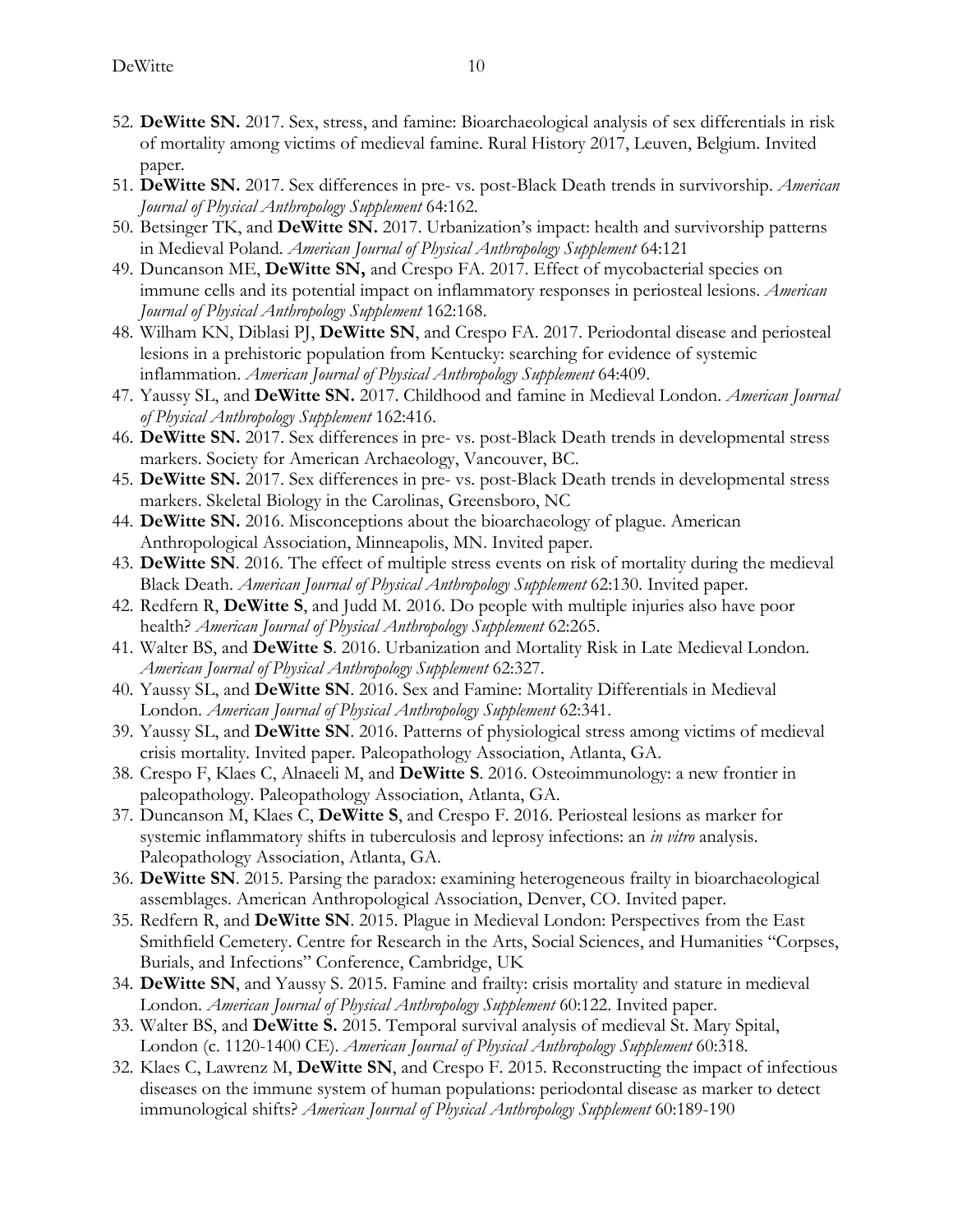- 31. **DeWitte SN.** 2015. Developmental stress and disease susceptibility: the association between skeletal indicators of leprosy and other physiological stressors. Society for American Archaeology, San Francisco, CA.
- 30. **DeWitte SN.** 2014. Setting the stage for medieval plague: pre-Black Death trends in survival and mortality. *American Journal of Physical Anthropology Supplement* 58: 105-06
- 29. **DeWitte SN.** 2014. The aftermath of catastrophic mortality: physiological stress, stature, and the effects of the Black Death. Society for American Archaeology, Austin, TX.
- 28. Walter BS, **DeWitte S,** Redfern R, and Bekvalac J. 2014. Sex, age, and caries: sex differences in caries frequency in medieval London. *American Journal of Physical Anthropology Supplement* 58:265
- 27. Klaes C, Lawrenz M, **DeWitte S**, and Crespo F. 2014. Reconstructing the impact of medieval Black Death on the immune system of human populations (I): the impact of *Yersinia pestis* immunosuppression on the subsequent immune response to periodontal pathogens. Paleopathology Association, Calgary, AB.
- 26. **DeWitte SN.** 2013. The demographic effects of medieval plague: mortality risk and survival in post-Black Death London. Society for American Archaeology, Honolulu, HI.
- 25. **DeWitte SN.** 2013. Health in post-Black Death London (1350-1538): Age patterns of periosteal new bone formation in a post-epidemic population. *American Journal of Physical Anthropology Supplement* 56:112. Invited paper.
- 24. Boulware JC and **DeWitte SN**. 2013. Medieval monastic mortality: hazard analysis of mortality differences between monastic and non-monastic cemeteries in England. *American Journal of Physical Anthropology Supplement* 56:86.
- 23. Parker D, Wood J, Tomita S, **DeWitte S,** Sirichaisinthop J, and Cui L. 2013. A sensitivity analysis of the impact of household consumer-producer ratios on the hazard of out-migration among the Karen. *American Journal of Physical Anthropology Supplement* 56:216.
- 22. Walter BS and **DeWitte SN.** 2013. Status and stature: Analysis of the association between socioeconomic status and adult stature in medieval London c. 1350-1538. *American Journal of Physical Anthropology Supplement* 56:283.
- 21. Parker D, Wood J, Tomita S, **DeWitte S,** Sirichaisinthop J, and Cui L. 2013. Household level predictors and migration: A micro-demographic study of Karen villages along the Thai-Myanmar Border. Population Association of America, New Orleans, LA
- 20. **DeWitte SN.** 2012. Sex differences in periodontal disease in catastrophic and attritional assemblages from medieval London. Society for American Archaeology, Memphis, TN.
- 19. **DeWitte SN** and Pollard J. 2012. Medieval famine and health: skeletal markers of childhood physiological stress in survivors of the Great Famine, 1315-1322. *American Journal of Physical Anthropology Supplement* 54:131
- 18. Bos KI, Schuenemann VJ, Golding GB, Burbano HA, Waglechner N, Coombes BK, McPhee JB, **DeWitte SN,** Poinar HN, and Krause J. 2012. A draft genome of *Yersinia pestis* from victims of the Black Death. *American Journal of Physical Anthropology Supplement* 54:103
- 17. Krause J, Bos KI, **DeWitte SN,** Schuenemann VJ, and Poinar HN. 2012. The genome of the Black Death. Paleopathology Association, Portland, OR.
- 16. **DeWitte SN.** 2011. Paleodemographic Analyses of the 14<sup>th</sup>-century Black Death. Anglo-American Conference, London, UK. Invited paper
- 15. **DeWitte SN.** 2011. Paleoepidemiological modeling of the second epidemiological transition in London. Invited paper, SCIAA Post-Doctoral Fellows Conference, University of South Carolina.
- 14. **DeWitte SN** and RC Redfern. 2011. The effect of social status on risks of mortality in Roman Dorset, England. *American Journal of Physical Anthropology Supplement* 52:125
- 13. **DeWitte SN.** 2011. Sex and frailty: patterns from catastrophic and attritional assemblages.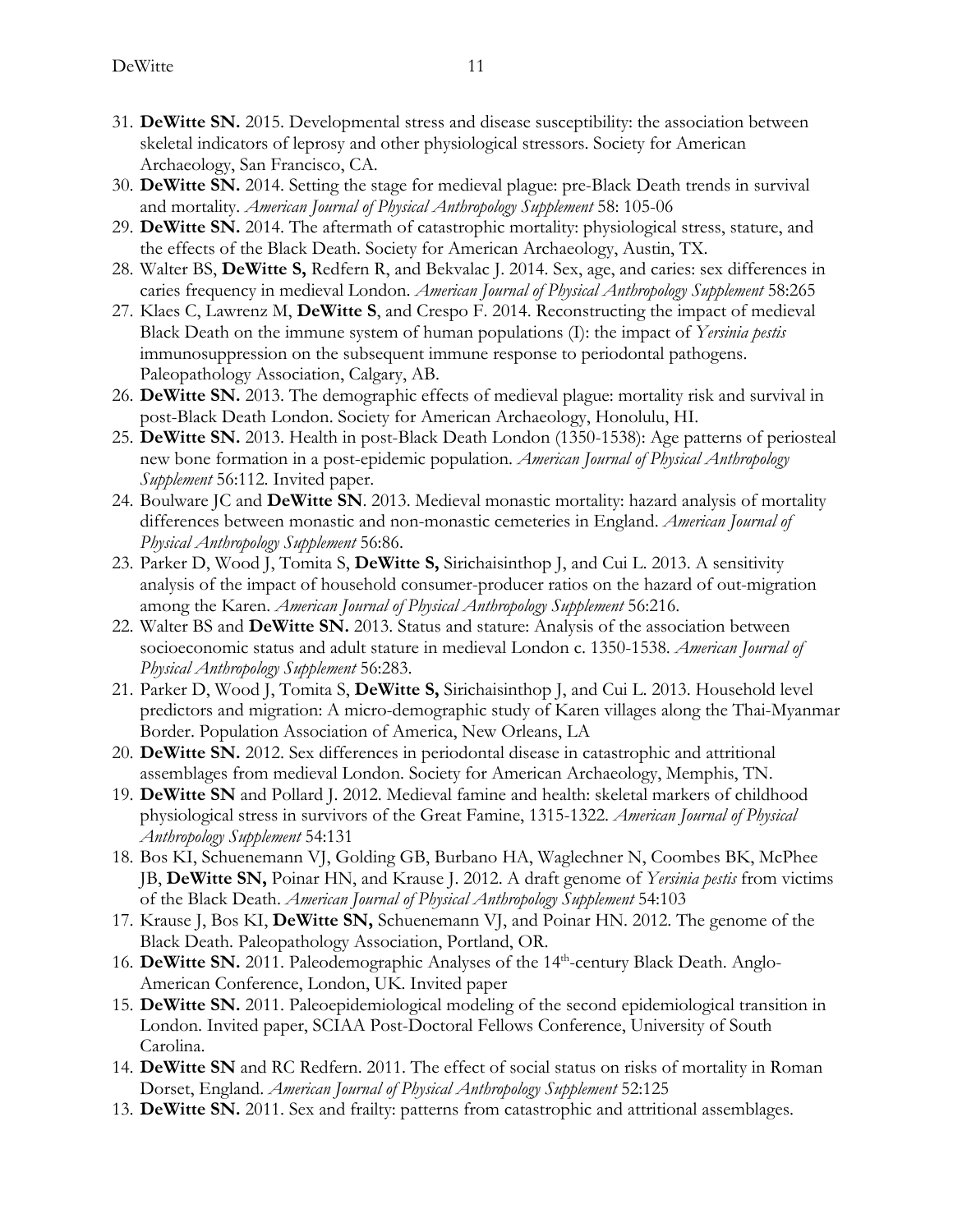Invited paper, Society for American Archaeology, Sacramento, CA.

- 12. **DeWitte SN.** 2010. The relationship between oral health and general health: association between periodontitis and non-oral skeletal pathologies. *American Journal of Physical Anthropology Supplement* 50:94.
- 11. **DeWitte SN.** 2009. Death and dying in the Middle Ages: The Black Death of 1347-1351. Society for Literature, Science, and the Arts, Atlanta, GA.
- 10. **DeWitte SN.** 2009. The effect of adult age estimates on inferences about sex patterns of mortality. *American Journal of Physical Anthropology Supplement* 48:174.
- 9. **DeWitte SN.** 2009. Mortality patterns of the 14<sup>th</sup>-century Black Death: the skeletal evidence. Invited paper, Rhetorics of Plague Symposium, University at Albany, NY.
- 8. Bos KI, **DeWitte SN**, and HN Poinar. 2008. Metagenomics and disease in past human populations. Canadian Association of Physical Anthropology, Hamilton, ON.
- 7. **DeWitte SN**, Hughes GM, and Reedy SC. 2008. Comparison of paleodemographic age estimation methods: case study of the East Smithfield Black Death cemetery. *American Journal of Physical Anthropology Supplement* 46:89. Invited paper.
- 6. **DeWitte SN.** 2008. Distribution of skeletal lesions within the East Smithfield Black Death cemetery. Society for American Archaeology, Vancouver, BC.
- 5. **DeWitte SN.** 2007. Age and sex patterns of Black Death mortality: estimates from the East Smithfield cemetery. Society for American Archaeology, Austin, TX.
- 4. **DeWitte SN.** 2007. Black Death mortality: selectivity with respect to frailty. *American Journal of Physical Anthropology Supplement* 44:97.
- 3. Sparks CS and **DeWitte-Aviña SN**. 2004 Population dynamics under catastrophic mortality: the case of the Black Death. *American Journal of Human Biology* 16:187.
- 2. Wood JW, Ferrell RJ, and **DeWitte-Aviña SN**. 2002. The role of infectious diseases in human populations: New evidence from the Black Death in England, 1348-1350. *American Journal of Physical Anthropology Supplement.* 34:167.
- 1. Wood JW, Ferrell RJ, **DeWitte-Aviña SN**, and Holman DJ. 2002. Mortality differentials during the Black Death in England, 1349. *American Journal of Human Biology* 14:95.

# **SYMPOSIA ORGANIZED**

- 2019 Betsinger TK, and **DeWitte SN.** Bioarchaeology of Urbanization: The Biological, Demographic, and Social Consequences of Population Increase and Agglomeration. *American Journal of Physical Anthropology* 168 (Supplement 68).
- 2017 **DeWitte SN,** Ferrell R, Sparks C, Usher B. Anthropological Demography, Well-being, and the Osteological Paradox: A Symposium in Honor of James W. Wood. *American Journal of Physical Anthropology Supplement* 162: 61.
- 2017 Walter BS, and **DeWitte SN**. Bioarchaeology of Transition: Health and Changing Environments (joint AAPA-PPA session). *American Journal of Physical Anthropology Supplement* 162:17.

# **INVITED PANELIST/DISCUSSANT/KEYNOTE SPEAKER**

- 2021 Emerging Adolescence Workshop, Department of Anthropology, McMaster University
- 2021 (Un)natural Lives: Bioarchaeology of Urbanization Research Group (BURG) Conference
- 2019 Ethics Panel, Paleopathology Association Student Group
- 2018 #MeToo In Archaeology, American Anthropological Association, San Jose, California.

# **INVITED TALKS/SEMINARS/WORKSHOPS**

2021 Dondena Center for Research on Social Dynamics and Public Policies, Bocconi University,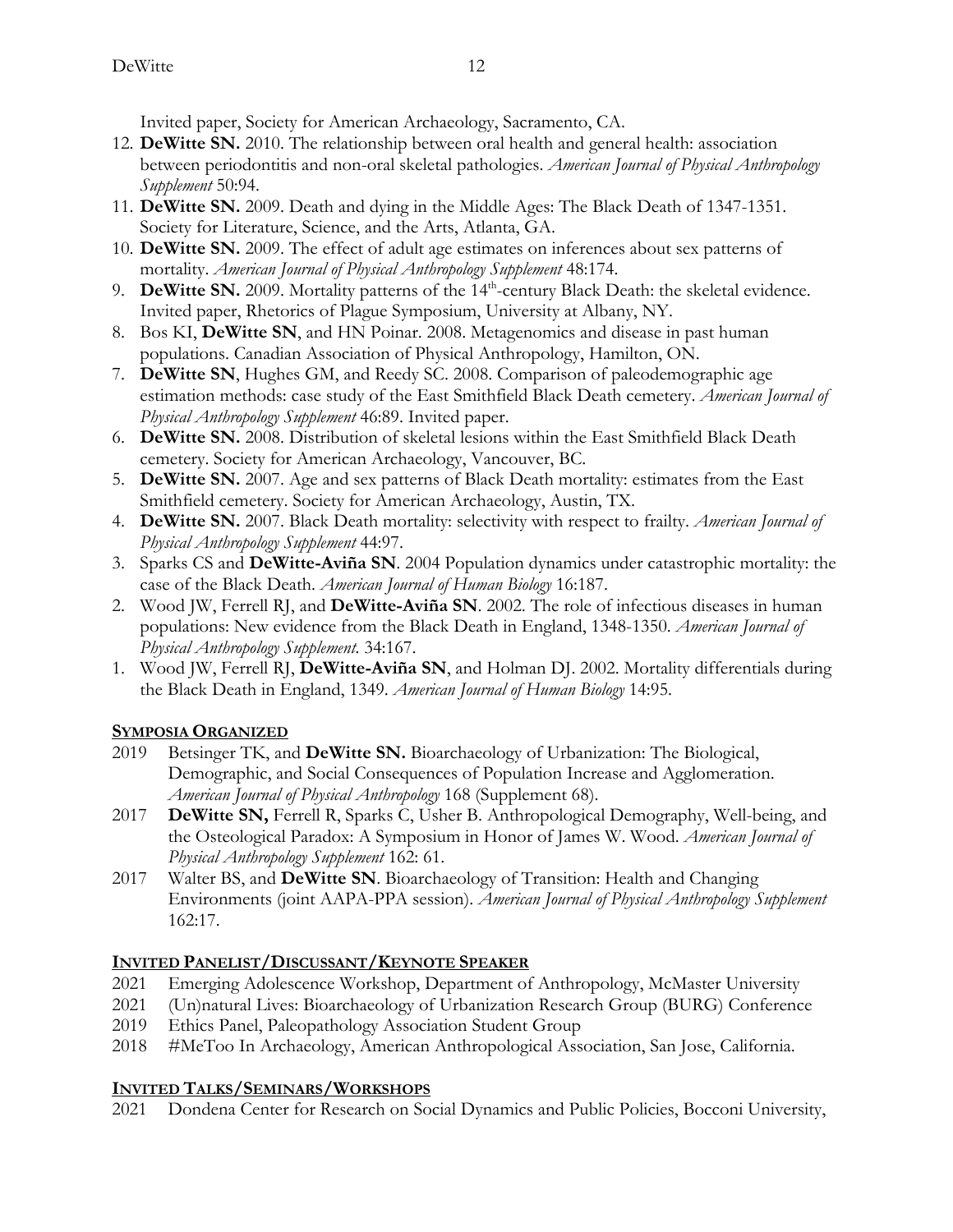Milan

- Centre for Research on Pandemics & Society (PANSOC), Oslo Metropolitan University
- 2021 University of Louisville, Anthropology Course
- Cornell University, Anthropology Course
- Approaches to Life and Health in Medieval Cities Workshop, University of Amsterdam
- Wake Forest University, Environment and Disease in the Medieval Mediterranean: Pandemic and Bubonic Plague Course
- Princeton University, The Art and Archaeology of Plague Course
- Oregon State University, Anthropology Lecture Series
- Washington University, Anthropology Course and Archaeology lecture series
- Drew University, Anthropology Course
- University of Massachusetts Amherst, Anthropology Course
- McMaster University, Anthropology Course
- University of South Dakota, Anthropology Course
- University Nevada Reno, Bioarchaeology Course
- Georgetown University, Department of History
- Durham University, Department of Archaeology
- University of California, Santa Barbara, Broom Demography Center
- Iowa City Darwin Day
- University of Missouri, Columbia, Department of Anthropology
- Appalachian State University, Department of Anthropology
- University of Southern California, Leonard Davis School of Gerontology
- Arizona State University Kampsville Field School
- University of Missouri, St. Louis, Department of Anthropology and Archaeology
- University of Kent, CHASE Training Programme 'Scientific Approaches to the Study of the Past'
- University of Sheffield, Department of Archaeology
- Sage Colleges, Women in Science Lecture
- 2016 Davidson University, Department of Anthropology
- University of Tennessee, Knoxville, Department of Anthropology Visiting Lecture Series
- Clemson University, Department of Sociology and Anthropology and The Strom Thurmond Institute
- University of Michigan School of Law, Legal Theory Workshop
- University of North Carolina, Chapel Hill, Department of Anthropology
- Workshop on Paleodemography, University of North Carolina, Chapel Hill, Department of Anthropology and Research Labs of Archaeology (two-day workshop on statistical approaches for addressing biases in skeletal age estimation and paleodemographic analyses)
- 2015 Field School in Medieval Archaeology and Bioarchaeology at Badia Pozzeveri, Italy
- Arizona State University Center for Evolution and Medicine Seminar
- Cleveland State University Department of History
- The Pennsylvania State University Department of Anthropology Colloquium Series
- 2014 Cypress College Anthropology Department
- The Ohio State University, Department of Anthropology
- UNC Wilmington, Identity and Humanity in Anthropology Series
- Seminar Series: Arizona State University School of Human Evolution and Social Change:
- University of Louisville Department of Anthropology Lecture Series
- 2013 Coastal Carolina University Explorations Lecture Series
- 2012 School for Advanced Research Colloquium Series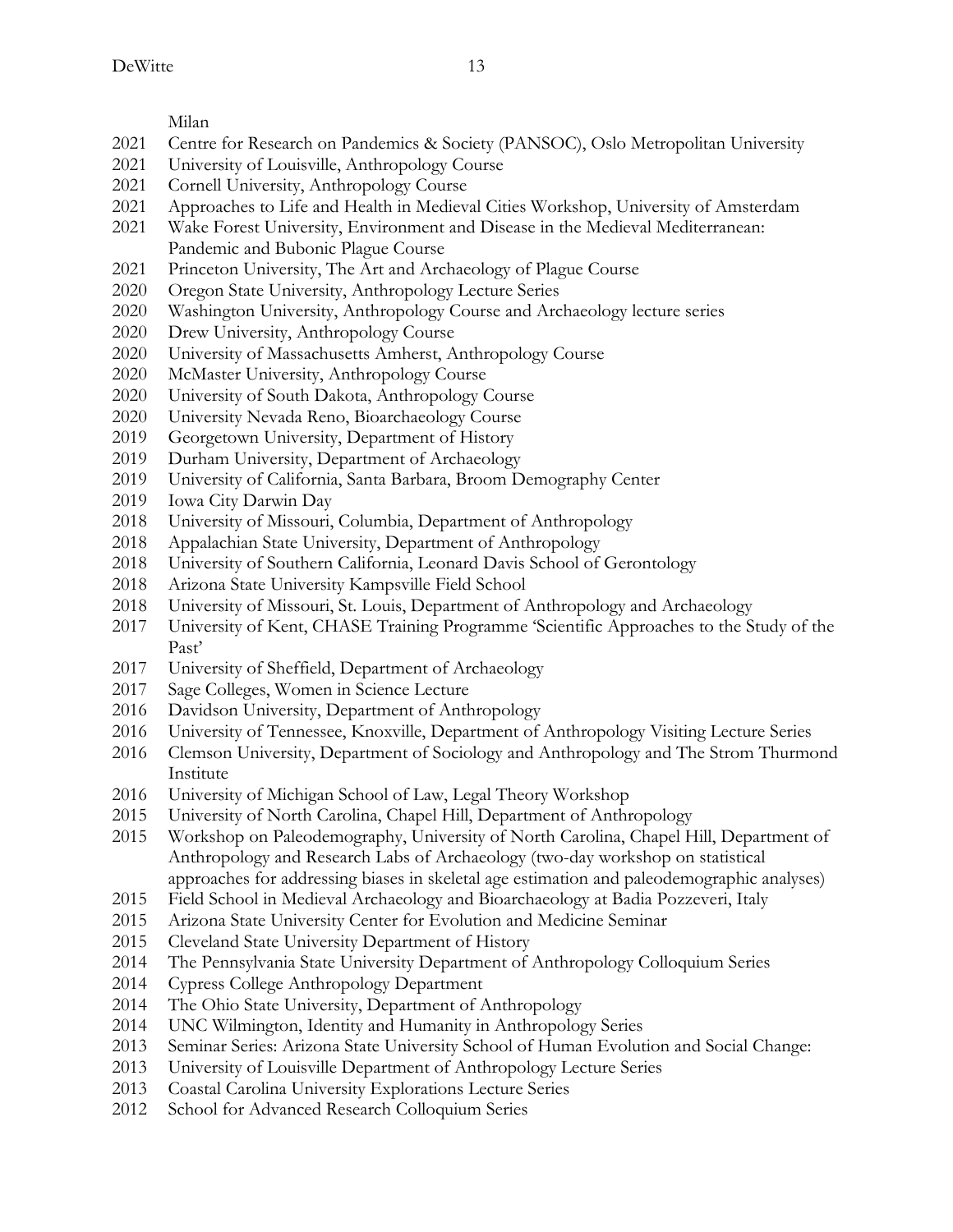- 2011 Hunter College, Anthropology Graduate Student Association Women in Archaeology Conference
- 2010 SUNY New Paltz Speaker Series
- 2010 McGill University, Department of Epidemiology, Biostatistics, and Occupational Health Biostatistics Seminar
- 2010 Rutgers University, Extinction Signature Course
- 2010 Wake Forest University, Museum of Anthropology Public Lecture
- 2008 Skidmore College, Women in Science Lecture Series
- 2008 McMaster University, Anthropology Department Colloquium
- 2008 University of Massachusetts, Amherst, Anthropology Department Colloquium

#### **WORKSHOP ORGANIZED**

2020 Workshop on 21st Century Bioarchaeology; Tempe, AZ; co-organized with Jane Buikstra (Arizona State University)

#### **SEMINARS/WORKSHOPS (PARTICIPANT)**

- 2015 **DeWitte SN**, and Kowaleski M. "Black Death Bodies." A Thing of the Past (interdisciplinary workshop), University of Michigan (Katherine French and Robin Fleming, Organizers).
- 2013 Radcliffe Seminar: "A Thing of the Past: Material Evidence and the Writing of Medieval England's Past". Radcliffe Institute for Advanced Study, Cambridge, MA (Katherine French and Robin Fleming, Organizers).

### **TRAVEL GRANTS**

2007-2010 College of Arts and Science Travel Funds Awards (3), University at Albany 2007-2009 New York State/United University Professions Individual Development Awards (3)

# **TEACHING**

#### **COURSES TAUGHT**

Bioarchaeological Principles (graduate) Biological Anthropology Principles and Theory (graduate) Forensic Anthropology (graduate and undergraduate) Human Anatomy and Physiology (undergraduate, online and in-person) Human Osteology (graduate and undergraduate) Introduction to Biological Anthropology (undergraduate) Introduction to Primates (undergraduate) Paleodemography (graduate) Plagues Past and Present (undergraduate)

#### **CERTIFICATES AND TRAINING COMPLETED**

Teaching Toward Inclusive Excellence, University of South Carolina Safe Zone Ally Program, University of South Carolina

#### **POSTDOCTORAL ADVISOR**

#### Amanda Wissler:

NSF SBE Postdoctoral Fellowship (co-PI DeWitte, #2104830, \$138,000), "Investigating the Long-Term Impacts of Pandemic Disease"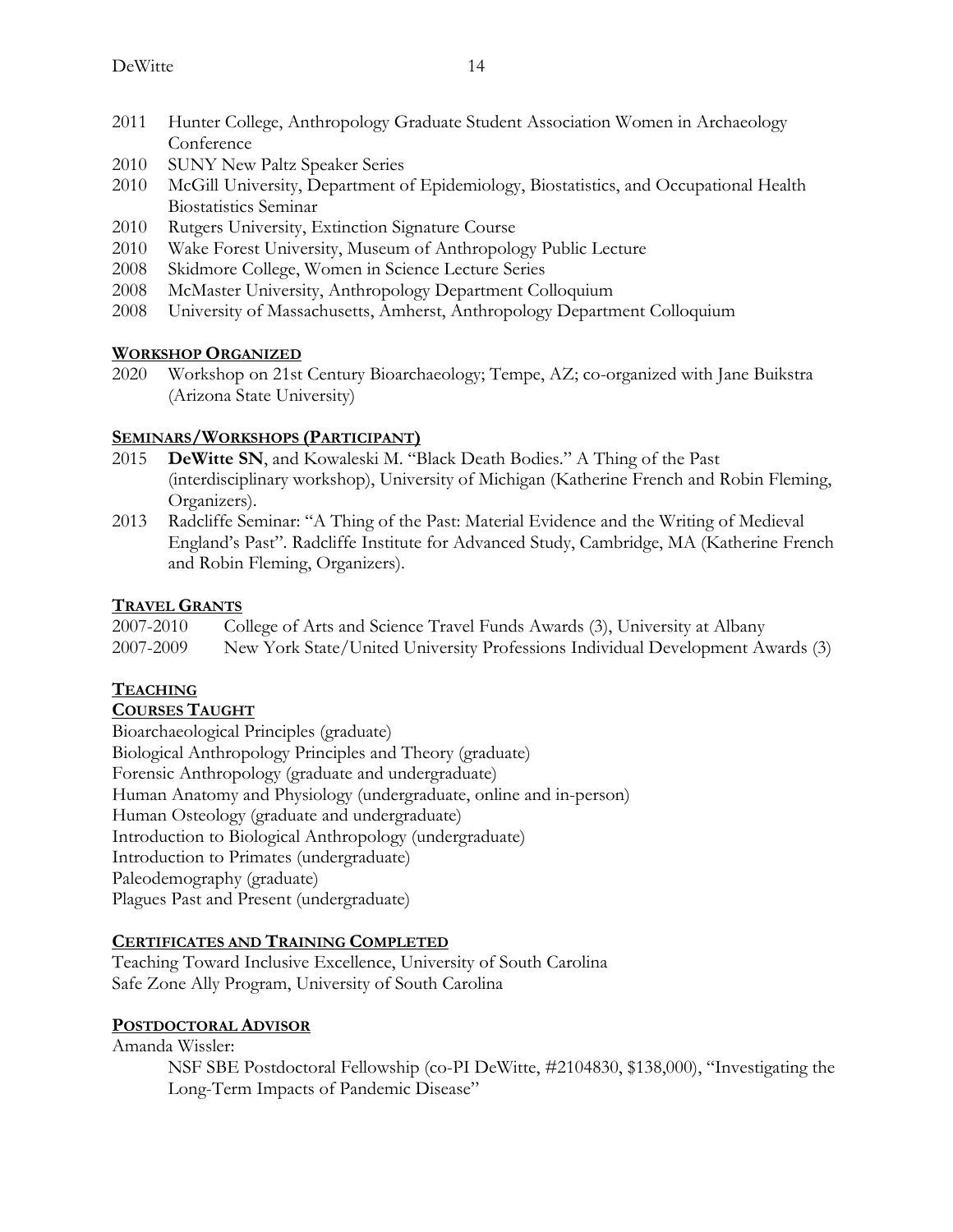#### **GRADUATE STUDENT COMMITTEES**

### **Current Committees**

*Masters, Committee Chair* David Hansen, University of South Carolina

### *Masters, Committee*

Taylor Emery, Mississippi State University

## *PhD, Committee Chair*

Emily Brennan, University of South Carolina Alison Ham, University of South Carolina

#### *PhD, Committee Member*

Andrea Acosta, University of South Carolina Madeline Atwell, University of South Carolina Derek Boyd, University of Tennessee, Knoxville Abigail Gancz, Pennsylvania State University Kelsee Hentschel-Fey, University of South Florida Erin O'Neill, University at Albany Akacia Propst, McMaster University Carly Slank, Wayne State University

## **Past Committees**

#### *Masters, Committee Chair*

Jordan Karsten, University at Albany, 2011 Bianca Englese, University at Albany, 2010 Heather Miller, University at Albany, 2010 Melanie Brasor, University at Albany, 2009 Jasmine Munk, University at Albany, 2009 Sarah Reedy, University at Albany, 2007 Samantha Yaussy, University of South Carolina, 2015

# *Masters, Committee Member*

Agatha Kenda Chalaopak, University of South Carolina, 2017 Krysta Wilham, University of Louisville, 2017 Ashley Dafoe, Mississippi State University, 2020

# *PhD, Committee Chair*

Gail Hughes Morey, University at Albany, SUNY 2012 Brittany Walter, University of South Carolina 2017 Samantha Yaussy, University of South Carolina 2019

#### *PhD, Committee Member*

Kelli Tamvada, University at Albany, 2015 Amanda Wissler, Arizona State University, 2021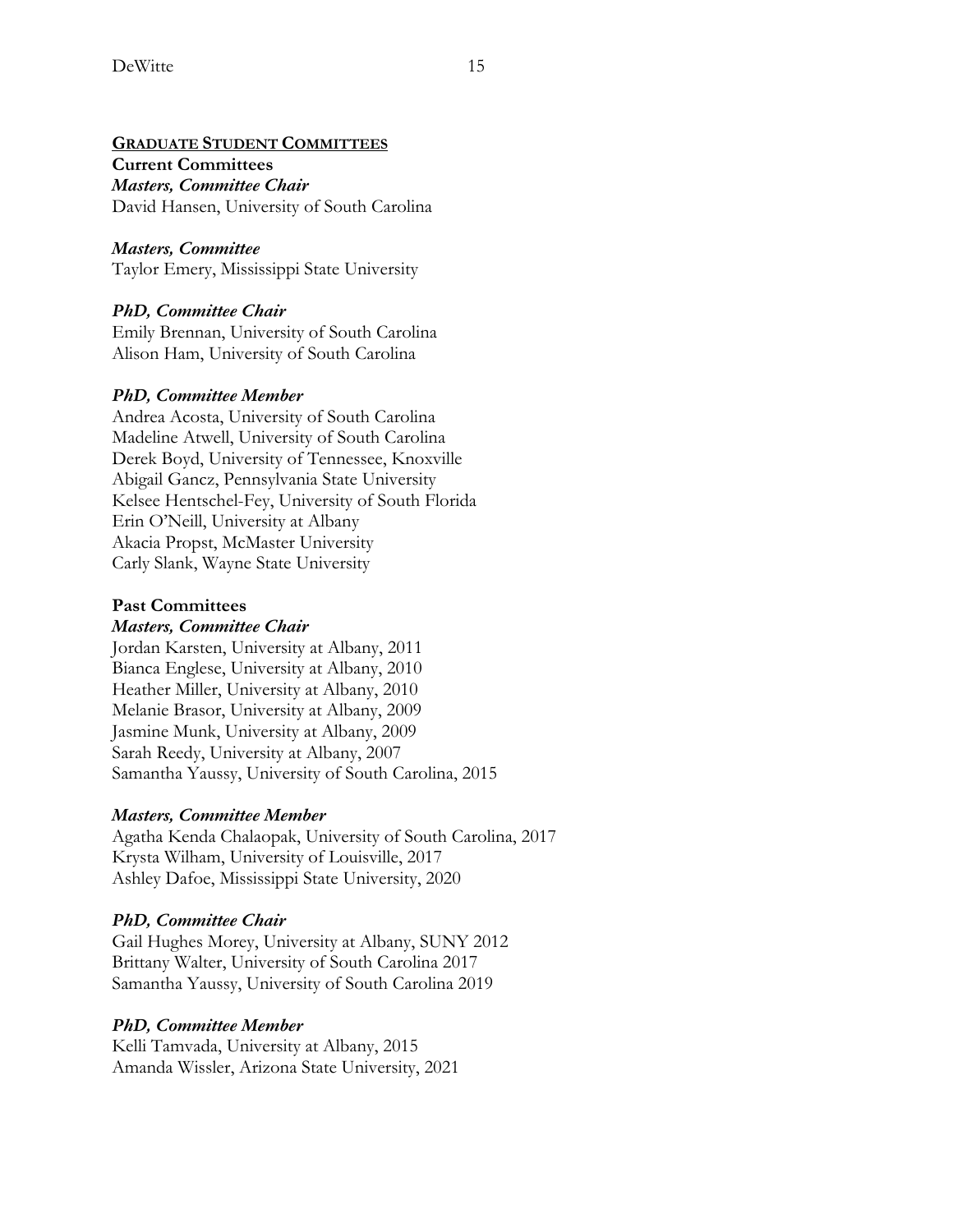## *PhD, External Examiner*

Melandri Vlok, University of Otago, NZ, 2020

### **MENTORED UNDERGRADUATE RESEARCH**

Melanie Brasor, University at Albany, 2007 (independent study) Bianca Englese, University at Albany, 2007 (independent study) Savannah Keating, University of South Carolina, 2022 (Magellan Journey) Colin Partridge, University of South Carolina, 2012 (independent study) Jennifer Pollard, University at Albany, 2009 (Honor's thesis research) Rowan Ooi, University of South Carolina, 2015 (Magellan Apprentice) Willis Orlando, University at Albany, 2011 (independent study) Gregory Wehrman, University of South Carolina, 2013 (Magellan Scholar, Honor's thesis) Hannah Willis, University of South Carolina, 2021 (Honor's thesis Second Reader) Skyler Yakes, University of South Carolina, 2022 (Magellan Scholar, Senior Thesis)

## **SERVICE**

#### **DEPARTMENTAL**

|           | University of South Carolina Department of Anthropology                            |
|-----------|------------------------------------------------------------------------------------|
|           | 2021-present Chair of Department Tenure and Promotion Committee                    |
|           | 2019-present Department Graduate Director                                          |
|           | 2019-present Department Web Committee                                              |
|           | 2018-present Department Curriculum Committee                                       |
|           | 2016-present Ann Kingsolver Research and Professionalization Skills Fund Committee |
|           | 2012-present Graduate Admissions Committee                                         |
| 2018-2021 | Member of Department Tenure and Promotion Committee                                |
| 2017      | Medical Anthropology Search Committee                                              |
| 2017      | Visiting Assistant Professor Search Committee                                      |
| 2012      | Southern Studies/Sociocultural Anthropology Search Committee                       |
| 2011      | <b>Linguistic Anthropology Search Committee</b>                                    |
|           |                                                                                    |

*University at Albany, SUNY*

| 2009-2011 | Graduate Affairs Committee                                       |
|-----------|------------------------------------------------------------------|
| 2007-2009 | Faculty Sponsor for University at Albany chapter of Lambda Alpha |
| 2007-2009 | Speaker Series Coordinator                                       |
| 2007      | Paleoanthropology Search Committee                               |

# **UNIVERSITY**

*University of South Carolina*

| USC NSF Graduate Research Fellowship Committee              |
|-------------------------------------------------------------|
| College of Arts and Sciences Carolina Core Task Force       |
| Graduate Council                                            |
| USC ASPIRE I Grant Review Committee                         |
| <b>SPARC Graduate Research Grant Review Committee</b>       |
| Office of the Provost Social Sciences Grant Committee       |
| Presentation at Carolina's Promise Capital Campaign Meeting |
| Reviewer for Magellan Scholar application                   |
| Presentation at CAS Board of Visitors Meeting               |
|                                                             |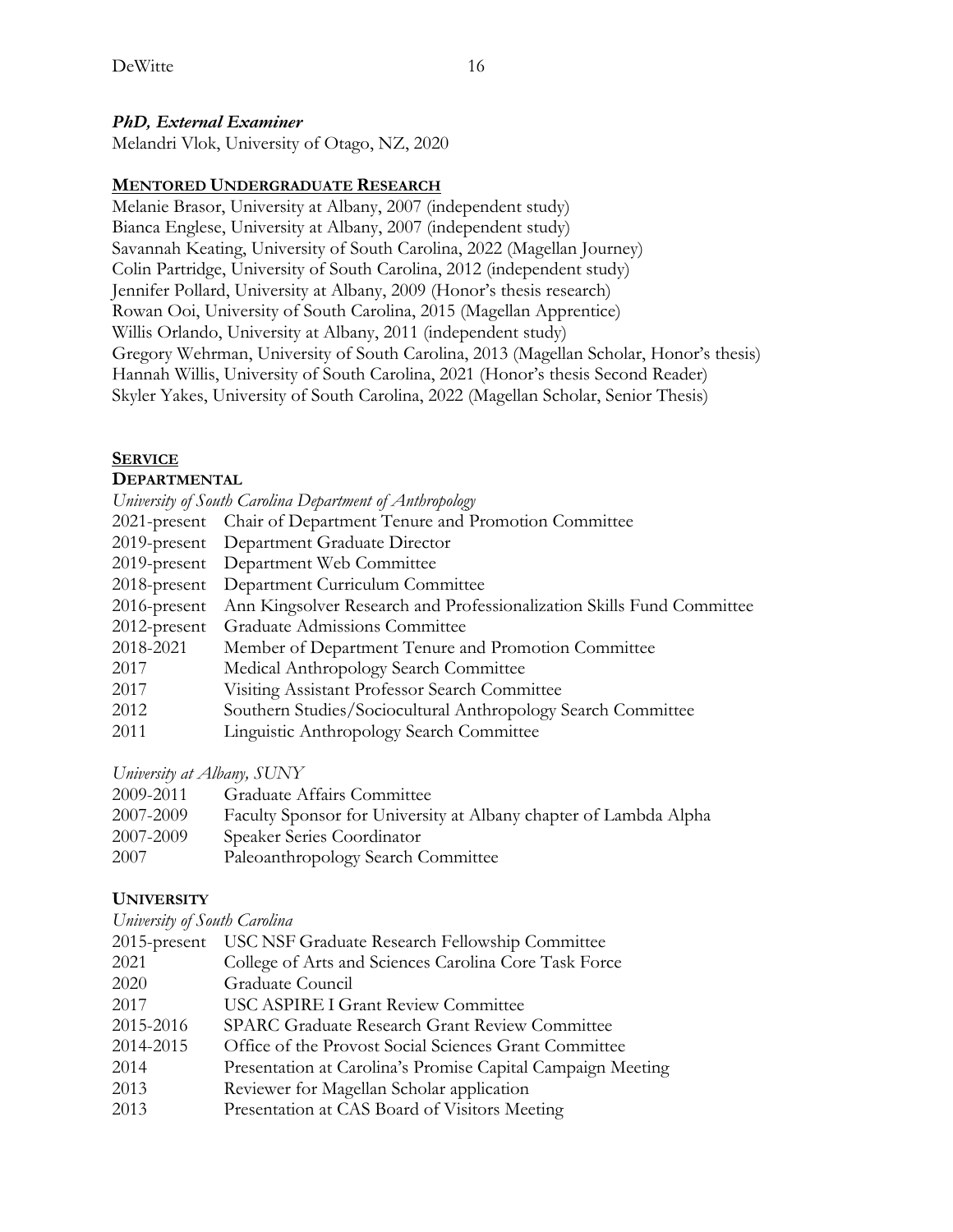| 2012-2013<br>2012          | Guest lectures, STEPS to Stem (STEM 101)<br>Guest lecture Office of Undergraduate Research Discover course           |
|----------------------------|----------------------------------------------------------------------------------------------------------------------|
| University at Albany, SUNY |                                                                                                                      |
| 2007-2009                  | College of Arts and Sciences Faculty Council Committee; Academic Planning<br>standing subcommittee                   |
| <b>PROFESSIONAL</b>        |                                                                                                                      |
|                            | Panel member, National Science Foundation Review Panel                                                               |
| $2019$ -present            | BodoArxiv Steering Committee                                                                                         |
| 2019-2022                  | Member of the Electorate Nominating Committee (ENC), Section on Anthropology,<br><b>AAAS</b>                         |
| $2017$ -present            | Editorial Board Member, Evolutionary Anthropology                                                                    |
| 2018-2020                  | Series Co-Editor, Bridging Perspectives in the Anthropology of Health and Well-Being,<br>University of Florida Press |
| 2017-2020                  | Secretary, Paleopathology Association                                                                                |
| 2017-2020                  | Secretary/Treasurer, Biological Anthropology Section of the American<br>Anthropological Association                  |
| 2013-2019                  | Associate Editor, American Journal of Physical Anthropology                                                          |
| 2014-2017                  | Academic Editor, PLOS ONE                                                                                            |
| $\lambda$ 1 T T T T        |                                                                                                                      |

# Ad Hoc Reviewer for:

Journals: *American Anthropologist, American Antiquity, American Journal of Human Biology, American Journal of Biological Anthropology* (formerly *American Journal of Physical Anthropology*)*, Archives of Oral Biology, Bioarchaeology International, Boyhood Studies, Demographic Research, European Journal of Archaeology, Evolutionary Anthropology, Geography Compass, Historical Archaeology, Human Ecology, International Journal of Osteoarchaeology, International Journal of Paleopathology, Journal of Anthropological Archaeology, Journal of Archaeological Science, Journal of Archaeological Science: Reports, Landscapes, Medieval Archaeology, Molecules, PLOS One, Proceedings of the Royal Society B, Yearbook of Physical Anthropology*

Funding Agencies: American Association of Physical Anthropologists (Professional Development Award Committee), Canada Foundation for Innovation, Estonian Research Council, Leakey Foundation, National Geographic Society, National Science Foundation, Social Sciences and Humanities Research Council of Canada, Swiss National Science Foundation

# Other Professional Service:

| 2020      | Guest Editor, Proceedings of the National Academy of Sciences                 |
|-----------|-------------------------------------------------------------------------------|
| 2018      | American Association of Physical Anthropologists Student Presentation Prize   |
|           | Judging Committee                                                             |
| 2018      | Content consultant for Red Line Editorial                                     |
| 2017-2018 | Member, 2018 AAA Annual Meeting Executive Program Committee                   |
| 2014      | Panel member, "After Carpenter," workshop on strategies for navigating the    |
|           | academic job market, Pennsylvania State University Department of Anthropology |
| 2013      | Society for American Archaeology Program Committee                            |
| 2008-2012 | American Association of Physical Anthropologists Program Committee            |
| 2007-2012 | American Association of Physical Anthropologists Student Affairs Committee    |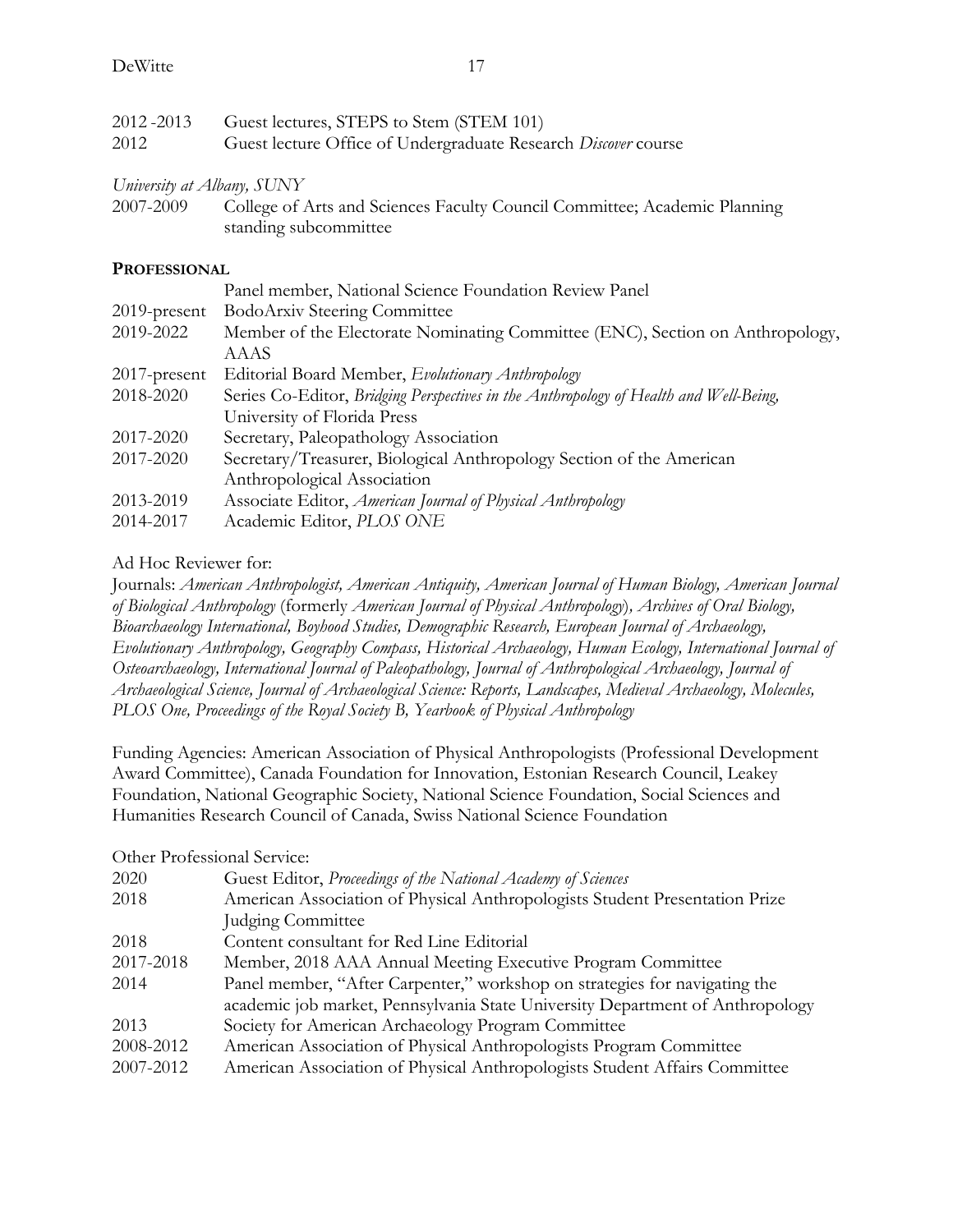## **PUBLIC OUTREACH AND COMMUNITY SERVICE**

| 2019      | Guest Speaker, Columbia Medical Society                                                 |
|-----------|-----------------------------------------------------------------------------------------|
| 2019      | Guest on St. Ambrose University KALA's "Relevant or Irrelevant" (ROI) radio             |
|           | program, Episode #314 "Survival in the Context of Medieval Mortality Crisis"            |
| 2019      | Talk at Iowa City FilmScene: "Contagion and the reality of emerging infectious          |
|           | diseases,"                                                                              |
|           | https://www.youtube.com/watch?v=W4KEdR8cCQ8&list=PLf83H_YszGV7c0igx                     |
|           | 991gk3Ixy8vT8C8 &index=2&t=393s                                                         |
| 2017      | Guest Speaker, Central South Carolina Mensa group, Columbia, SC                         |
| 2017      | Co-instructor, Health, Disease and Society in the Age of Black Death, Lifelong Learning |
|           | Program, Wake Forest University                                                         |
| 2017      | Guest Speaker, North Carolina Governor's School West, Winston Salem, NC                 |
| 2017      | Blog post for Interdisciplinary Association for Population Health Science               |
|           | (iaphs.org), "Population Health Lessons from the Black Death"                           |
| 2016      | Guest speaker, DavidsonLearns class, "Plagues!" Davidson, NC                            |
| 2016      | Guest speaker, Capital Rotary Club, Columbia, SC                                        |
| 2015      | Guest lecture, Epidemiology class, Christian Brothers Academy, Syracuse, NY             |
| 2014      | TED-Ed educational video, 2014, "The past, present and future of the bubonic            |
|           | plague,"                                                                                |
|           | https://ed.ted.com/lessons/the-past-present-and-future-of-the-bubonic-plague-           |
|           | sharon-n-dewitte                                                                        |
| 2009      | Mentor, Niskayuna NY Central School District Career Exploration Internship              |
|           | Program                                                                                 |
| 2007-2009 | Outreach program, Albany High School, Anthropology class                                |
| 2007      | Third Annual UAlbany/Albany High School Alliance Teach Together                         |
| 2007      | Referee at the Upstate New York Junior Science and Humanities                           |
|           |                                                                                         |

#### **PROFESSIONAL MEMBERSHIPS**

American Association of Biological Anthropologists, American Anthropological Association, Dental Anthropology Association, Human Biology Association, Paleopathology Association, Register of Professional Archaeologists, Sigma Delta Epsilon/Graduate Women in Science, Society for American Archaeology

#### **SELECTED MEDIA APPEARANCES**

- Research featured in the following articles:
	- o Science Magazine, "From Black Death to fatal flu, past pandemics show why people on the margins suffer most," https://www.sciencemag.org/news/2020/05/black-deathfatal-flu-past-pandemics-show-why-people-margins-suffer-most
	- o Vice.com, "Ancient Skeletons Might Explain One of Humanity's Worst Epidemics," https://tonic.vice.com/en\_us/article/9kdkdv/ancient-skeletons-might-explain-one-ofhumanitys-worst-epidemics
	- o "Plague may not be solely to blame for Black Death's mortality", Newscientist.com, 7/25/15
	- o Shipman P (2014) "The Bright Side of the Black Death", *American Scientist* 102:410-413
	- o "The medieval Black Death made you healthier if you survived", TIME.com, 5/7/14
	- o "Scientists solve DNA puzzle of the Black Death," *New York Times* 10/12/11
	- o "Clues to Black Plague's fury in 650-year-old skeletons," *New York Times* 1/29/08